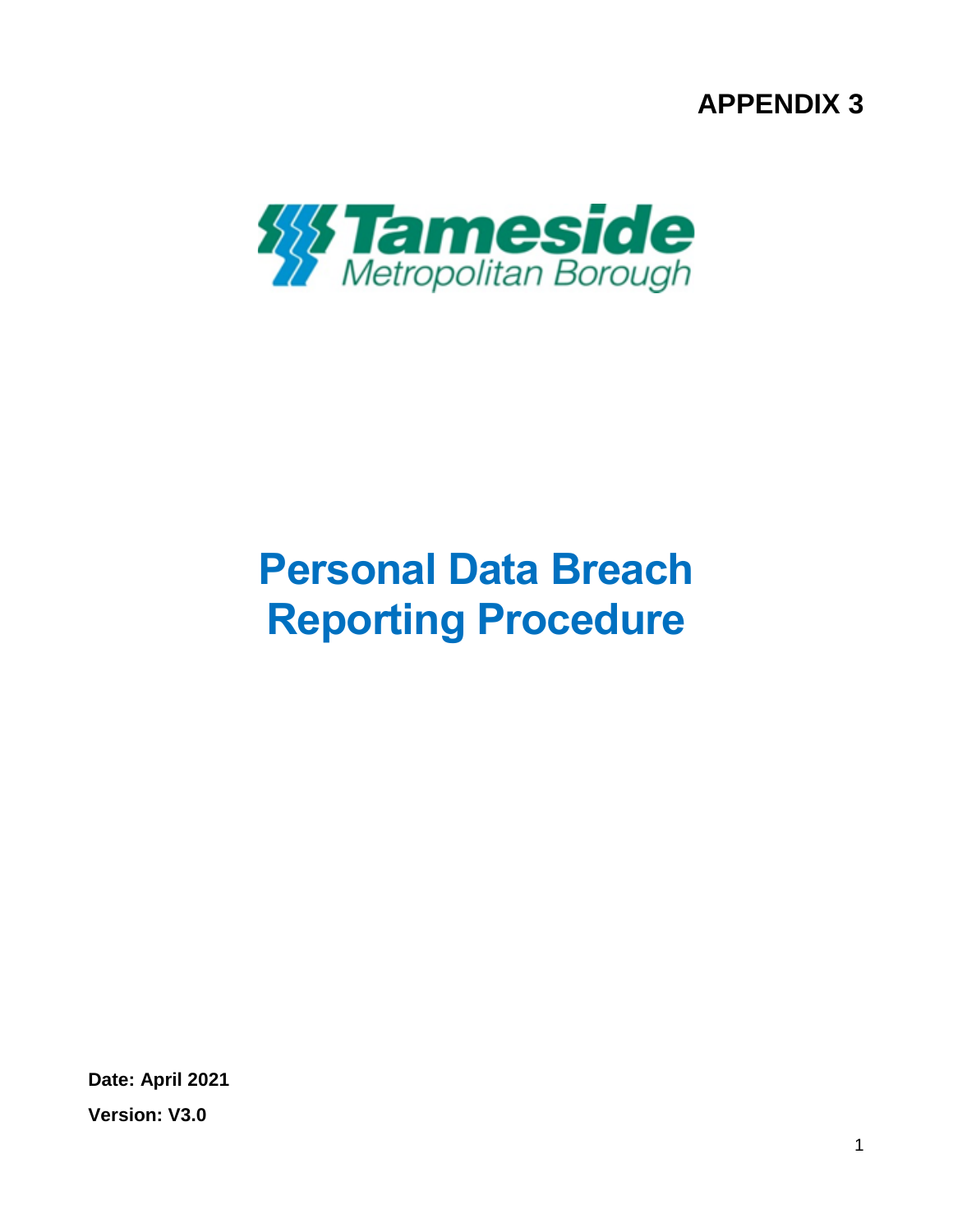# **Document Version Control**

| <b>Document Version Control</b> |                                                                              |
|---------------------------------|------------------------------------------------------------------------------|
| <b>Issue Number</b>             | Date                                                                         |
| 1.0                             | 16 April 2021 – Considered by Information Governance Group                   |
| 2.0                             | 15 May 2021 – Considered by Information Governance<br><b>Champions Group</b> |
| 3.0                             | 27 July 2021 - Audit Panel for Approval                                      |

This is a live document effective from the issue date. It supersedes any previous versions of this document, which are now withdrawn.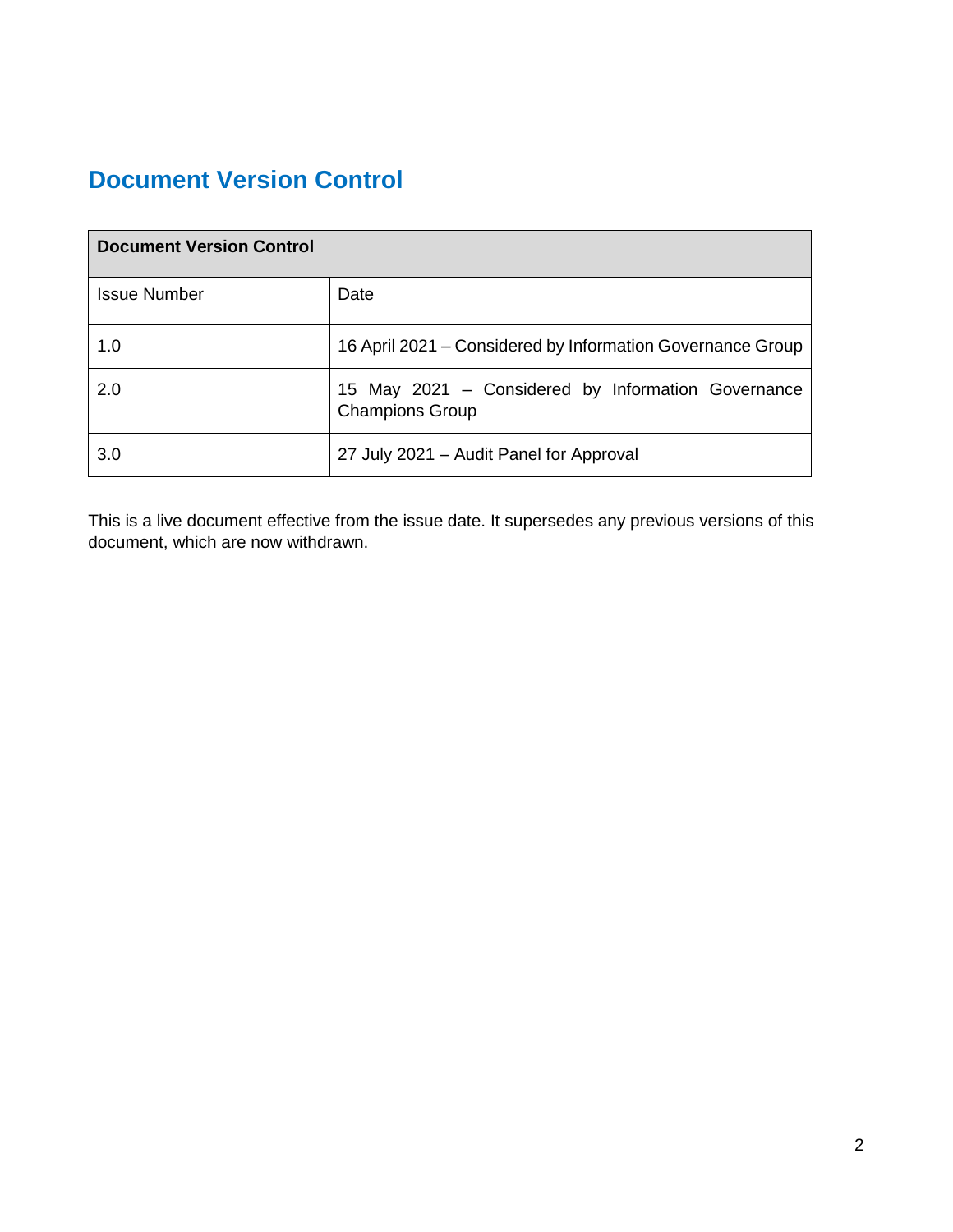# **Contents**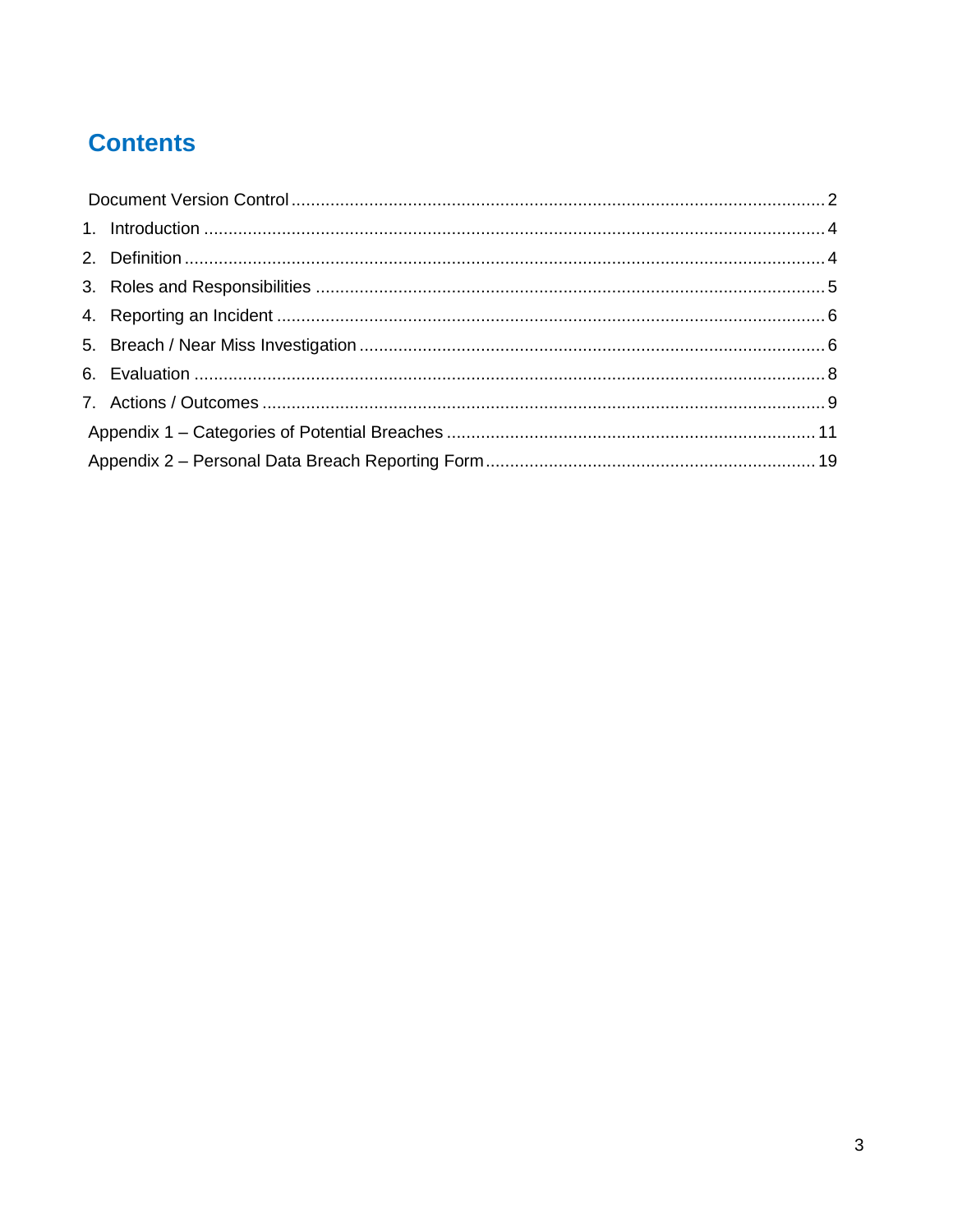## **1. Introduction**

- 1.1 Tameside Metropolitan Borough Council (the Council) will ensure that it reacts appropriately to any actual or suspected personal data breaches relating to electronic or paper based data systems within the custody or control of the Council or its contractual third parties.
- 1.2 All potential breaches, irrespective of scale, **must** be reported within the first 24 hours of knowledge using this reporting procedure to allow for mitigations to be put in place, lessons to be learned and to improve data handling procedures and the breach response process.
- 1.3 The UK GDPR introduces a duty on all organisations to report certain personal data breaches to the relevant supervisory authority. You must do this within 72 hours of becoming aware of the breach, where feasible. If the breach is likely to result in a high risk of adversely affecting individuals' rights and freedoms, you must also inform those individuals without undue delay.
- 1.4 It states organisations should ensure they have robust breach detection, investigation and internal reporting procedures in place. This will facilitate decision-making about whether or not you need to notify the relevant supervisory authority or the affected individuals, or both.
- 1.5 Organisations must also keep a record of any personal data breaches or near misses, regardless of whether they are required to notify.

#### **2 Definitions**

2.1 The following terms are used throughout this document and are defined below in Table 1.

| <b>Term</b>          | <b>Definition</b>                                                                                                                                                                                                                                                                                                                                                                                                                                                                                                                                                                                        |
|----------------------|----------------------------------------------------------------------------------------------------------------------------------------------------------------------------------------------------------------------------------------------------------------------------------------------------------------------------------------------------------------------------------------------------------------------------------------------------------------------------------------------------------------------------------------------------------------------------------------------------------|
| Data Breach          | Defined in the Data Protection Act 2018 at <b>s.33(3)</b> as "a breach of<br>security leading to the accidental or unlawful destruction, loss,<br>alteration, unauthorised disclosure of, or access to, personal data<br>transmitted, stored or otherwise processed.                                                                                                                                                                                                                                                                                                                                     |
|                      | The UK GDPR definition is:<br>A personal data breach can be broadly defined as a security incident<br>that has affected the confidentiality, integrity or availability of personal<br>data. In short, there will be a personal data breach whenever any<br>personal data is accidentally lost, destroyed, corrupted or disclosed; if<br>someone accesses the data or passes it on without proper<br>authorisation; or if the data is made unavailable and this unavailability<br>has a significant negative effect on individuals.<br>Categories/Examples of breaches are provided at <b>Appendix 1.</b> |
| <b>Near Miss</b>     | This is a situation where the breach has been contained without<br>exposing any individuals to a risk of harm.                                                                                                                                                                                                                                                                                                                                                                                                                                                                                           |
|                      | Categories/Examples of near misses are provided at Appendix 1.                                                                                                                                                                                                                                                                                                                                                                                                                                                                                                                                           |
| <b>Personal Data</b> | Is any personal data as defined by UK GDPR and the Data Protection<br>Act 2018?                                                                                                                                                                                                                                                                                                                                                                                                                                                                                                                          |

#### **Table 1 - Definitions**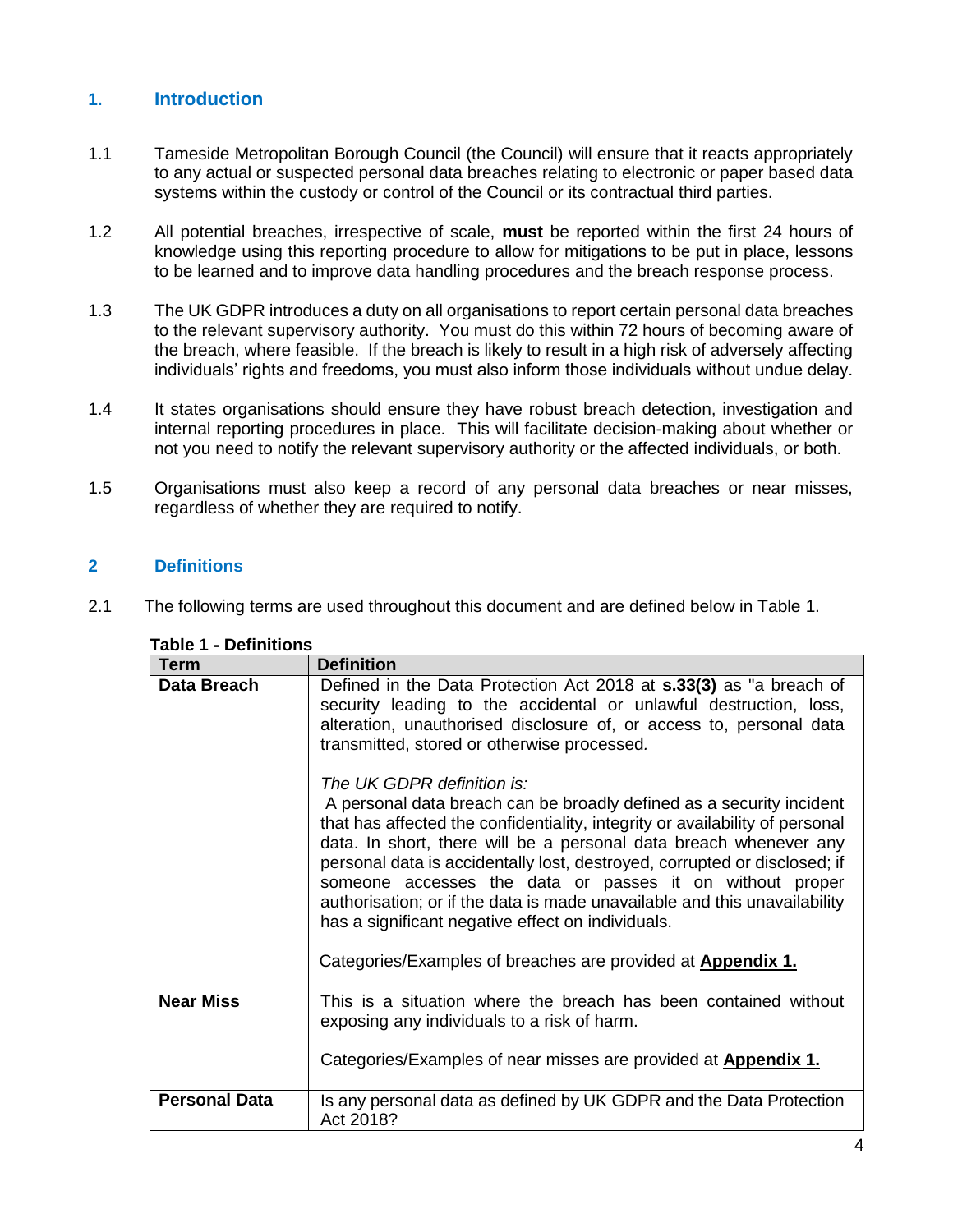| <b>Term</b>                               | <b>Definition</b>                                                                                                                                                                                                                                                                                                                                                                                                                                   |  |
|-------------------------------------------|-----------------------------------------------------------------------------------------------------------------------------------------------------------------------------------------------------------------------------------------------------------------------------------------------------------------------------------------------------------------------------------------------------------------------------------------------------|--|
|                                           | It is defined in the Data Protection Act 2018 at <b>s.3(2)</b> as "any<br>information relating to an identified or identifiable living individual.<br>Broadly this means any information (relating to a living individual who<br>can be identified or identifiable, directly from the information in<br>question, or indirectly identified from that information in combination<br>with other information that is in the possession of the Council. |  |
|                                           | The UK GDPR provides a non-exhaustive list of identifiers, including:<br>• Name;<br>• Identification number;<br>• Location data; and<br>• Online identifier (e.g. IP addresses).                                                                                                                                                                                                                                                                    |  |
|                                           | Personal data also applies to one or more factors specific to the<br>physical, physiological, genetic, mental, economic, cultural or social<br>identity of a living person.                                                                                                                                                                                                                                                                         |  |
|                                           | The Council is legally responsible for the storage, protection and use<br>of personal data / information held by it as governed by UK GDPR and<br>the Data Protection Act 2018.                                                                                                                                                                                                                                                                     |  |
| <b>Special</b><br>Category<br>information | This data is covered by Articles 6 and 9 of the General Data Protection<br>Regulations. As it is more sensitive it needs more protection and<br>consists of:                                                                                                                                                                                                                                                                                        |  |
|                                           | · biometrics (where used for ID<br>Race<br>$\bullet$<br>purposes)<br>ethnic origin<br>$\bullet$<br>$\bullet$ health;<br>politics<br>$\bullet$<br>• sex life; or<br>religion<br>$\bullet$<br>• sexual orientation.<br>trade union membership<br>$\bullet$<br>genetics                                                                                                                                                                                |  |

#### **3 Roles and Responsibilities**

- 3.1 All employees are responsible for the safe and secure use of Council information and systems.
- 3.2 All employees have a duty to report actual or suspected data breaches they are involved in and to fully support an investigation in accordance with this procedure. If an employee has a suspicion that a data breach has occurred in their own or another service area, the expectation is that they will notify the Information Governance Team who will follow up and investigate the potential breach with the appropriate service area.
- 3.3 The Information Governance Team will assess every reported breach for risk and severity and require return of the Personal Data Breach Form (Appendices 2 and 3) in order to carry out that assessment within 24 hours of the discovery of the breach.
- 3.4 Failure to report a potential breach within the first 24 hours of discovery will result in the Information Governance Team escalating non-compliance with Assistant Directors.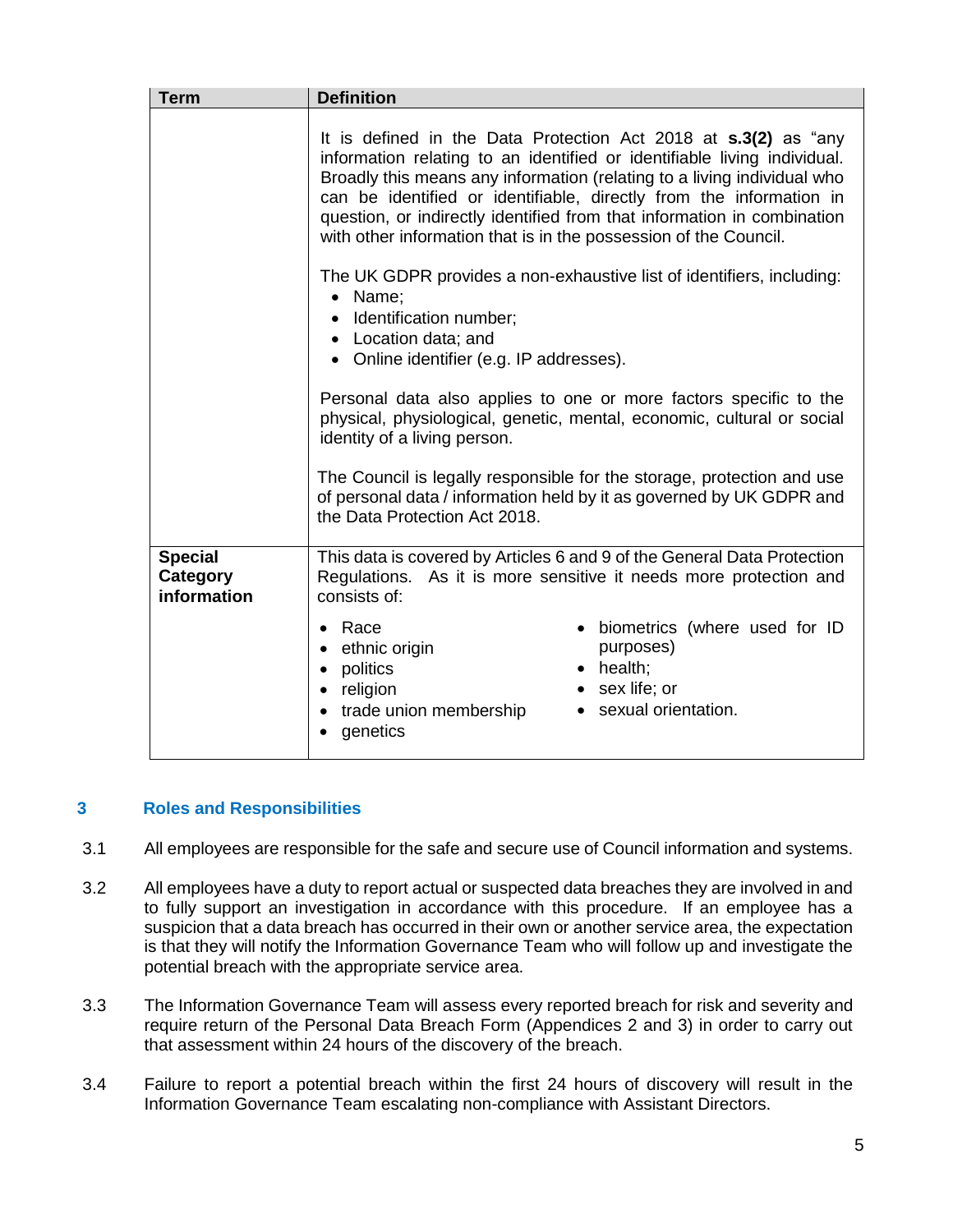## **4 Reporting an Incident**

4.1 The flowchart below summarises the stages in the process.

# **First knowledge of a potential breach**

All breaches **must** be reported immediately to your Line Manager, who will obtain the relevant details and complete the PDB Referral Form.

#### **First notification to Information Governance**

The Line Manager will then send the completed Personal Data Breach Form (PDB01) at Appendix 2 to the Information Governance Team at [information.governance@tameside.gov.uk](mailto:information.governance@tameside.gov.uk), copying in the appropriate Assistant Director for information and to ensure the 24 hour Deadline is achieved.

Most of the questions on the PDB01 form are mandatory and it is important to provide as much detail as possible on the form to allow the Information Governance Team to make the most accurate assessment of the potential breach **within the first 24 hours of knowledge** of the breach. Information Governance can then work with the service area regarding any additional information that needs to be gathered.

#### **Information Governance conduct initial triage**

The Information Governance Team will assess the completed PDB01 form to determine the investigation process / journey and set the response timescales and commence the investigation.

#### **5 Breach / Near Miss Investigation**

#### 5.1 **Initial Response**

- 5.1.2 The Personal Data Breach (PDB01) Form will be evaluated to identify if any immediate action is necessary in order to limit the damage from the breach and recover any losses. Mitigating actions should be undertaken by the service area at the earliest opportunity. The Information Governance Team will advise, if required, on any further mitigating actions not already undertaken. Action may also be needed to prevent another potential breach with similar circumstances whilst the investigation is taking place. This may include action taken to:
	- prevent any further unauthorised access;
	- secure any affected buildings (i.e. changing locks, access codes etc.);
	- recover and secure any equipment or physical information;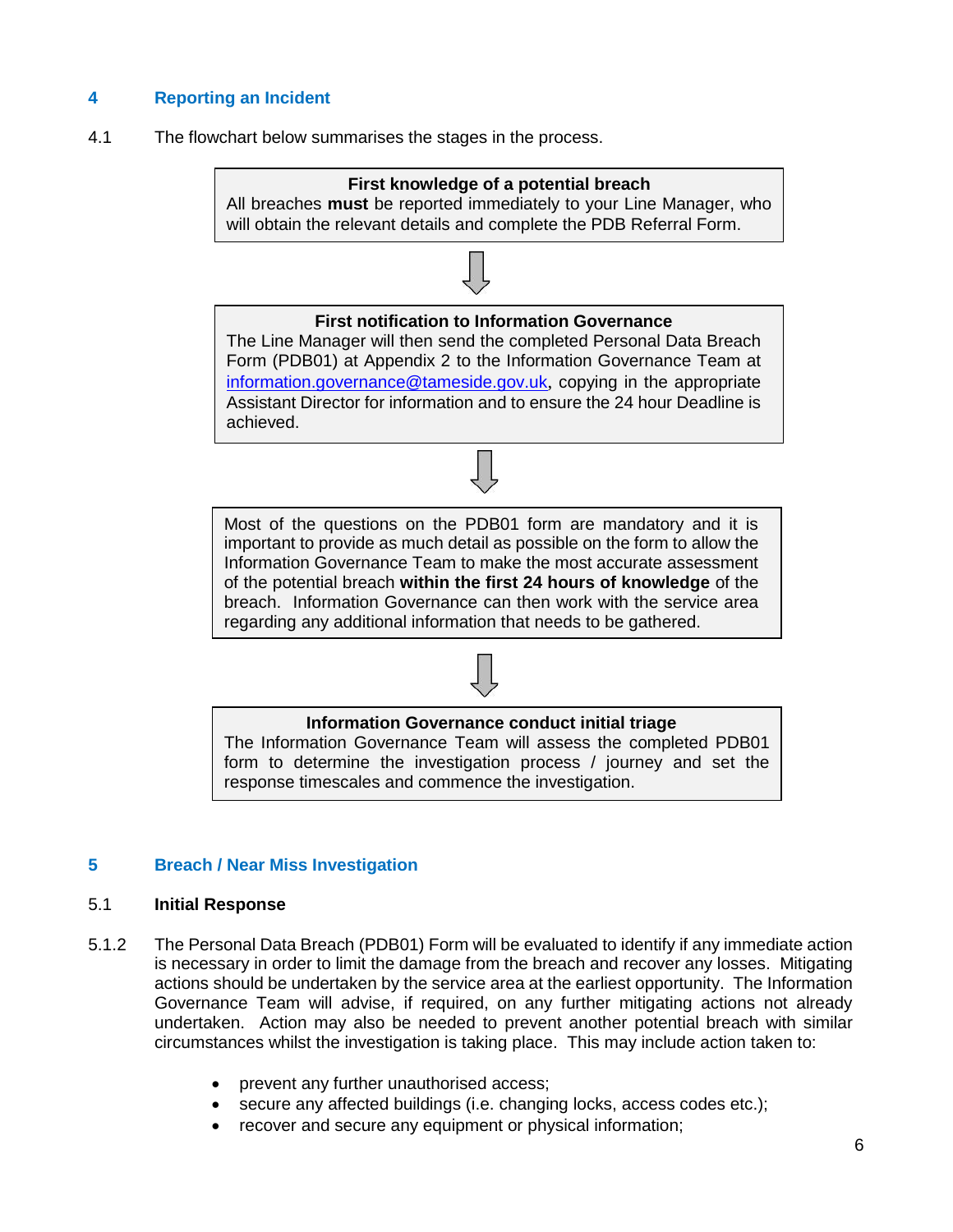- restore lost or damaged data by using backups; or
- prevent a further potential breach relating to the same information (e.g. an attempt to use stolen data to access accounts or services)
- 5.1.3 The Information Governance Team will notify any relevant persons, e.g. Legal Services.

#### 5.2 **Investigation Process**

5.2.1 The Information Governance Team will triage / risk assess the impact of the Breach / Near Miss using the five categories listed below:-

|                     | <b>Action Necessary</b>                                                                                                                                                                                            | <b>Timescales</b>                                                                                                                                                                                     |
|---------------------|--------------------------------------------------------------------------------------------------------------------------------------------------------------------------------------------------------------------|-------------------------------------------------------------------------------------------------------------------------------------------------------------------------------------------------------|
| Very<br>Low         | Email to be sent to Director and<br>Assistant Director advising of the<br>Breach / Near Miss and to the<br>employee and their manager advising<br>they<br>subject<br>that<br>are<br>now<br>to<br>monitoring.       | Form to be sent to the Information<br>Governance Team within 24 hours.<br>Timescales<br>for<br>investigation<br>outcome to be agreed thereafter                                                       |
| Low                 | Email to be sent to Director and<br>Assistant Director advising of the<br>Breach / Near Miss and to the<br>employee and their manager advising<br>that they are now<br>subject<br>to<br>monitoring.                | Form to be sent to the Information<br>Governance Team within 24 hours.<br>Timescales<br>for<br>investigation<br>outcome to be agreed thereafter                                                       |
| <b>Medium</b>       | Email to be sent to Director and<br>Assistant Director advising of the<br>Breach / Near Miss and the employee<br>is invited to a Management Meeting<br>with their manager.                                         | Form to be sent to the Information<br>Governance Team within 24 hours.<br>Timescales for investigation<br>outcome to be agreed thereafter                                                             |
| <b>High</b>         | Contact HR for a decision on whether<br>or not to proceed with Disciplinary<br>Procedure. If not, progress as with<br>medium rating.                                                                               | Form to be sent to the Information<br>Governance Team within 24 hours.<br>for<br>investigation<br><b>Timescales</b><br>outcome to be agreed thereafter                                                |
| <b>Very</b><br>High | Contact HR for a decision on whether<br>or not to proceed with Disciplinary<br>Procedure. Invariably this level will<br>apply to Inappropriate Access Cases<br>and any case that need to be reported<br>to the ICO | Form to be sent within 24 hours.<br>Investigation<br>commences<br>immediately as ICO deadline for<br>reporting a Personal Data Breach<br>is 72hours (3 days) including Bank<br>Holidays and Weekends. |

- 5.2.2 The Information Governance Team at this stage may need to consult with other information governance specialists in the Council where appropriate before an investigation will commence. The investigation may involve the following:
	- Senior Information Risk Owner (SIRO);
	- Data Protection Officer / Data Controller;
	- Service Director or a representative for the relevant part of the directorate;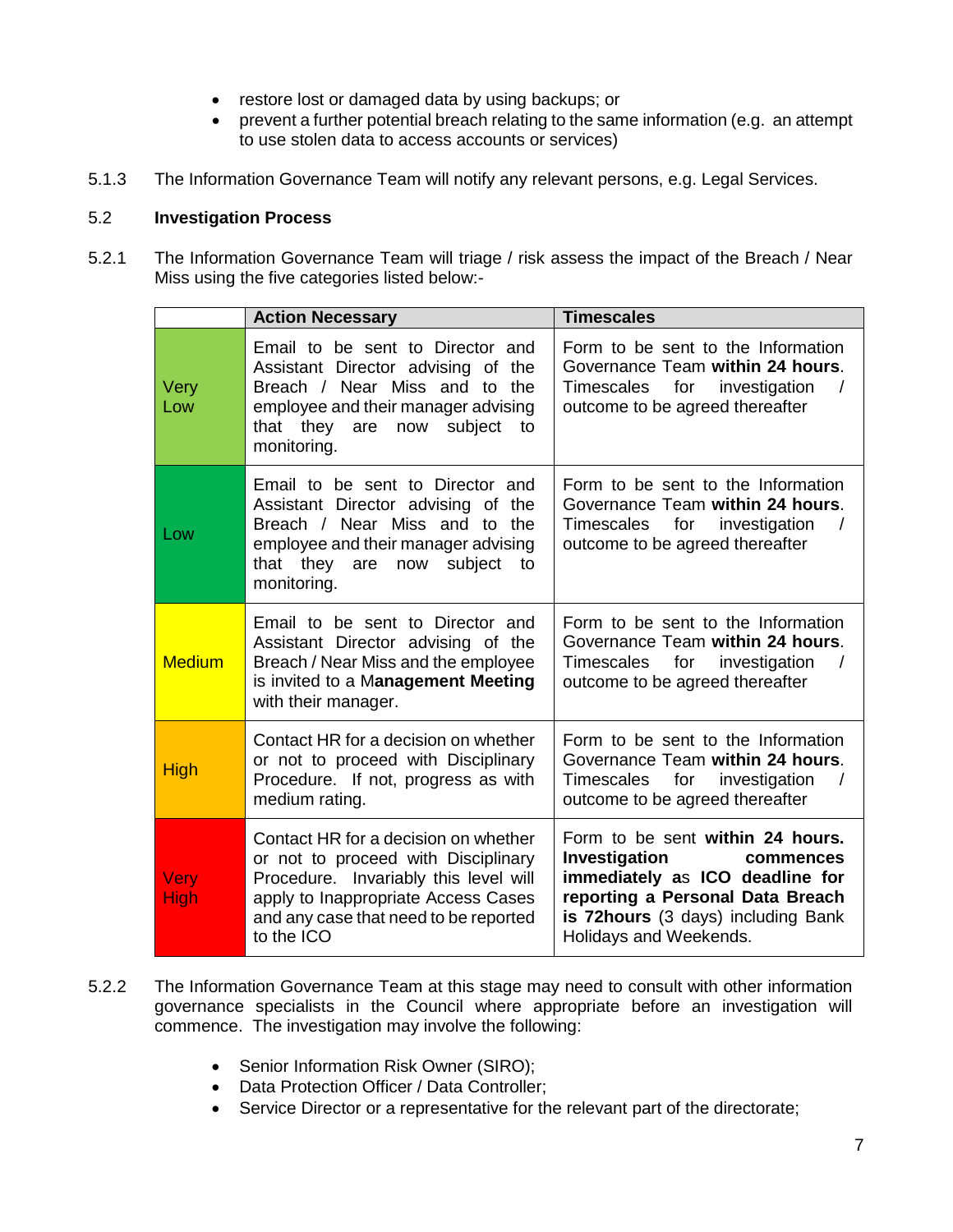- Line Manager of person who has caused the Breach;
- Head of Human Resources or a representative;
- Head of ICT / ICT Cyber Security Technical Specialist;
- Head of Media, Marketing and Communications or a representative;
- Facilities Management; and
- Caldicott Guardian
- 5.2.3 Depending on the type and seriousness of the breach, the police may be involved and the employee(s) suspended from the work place.
- 5.2.4 Should any employee be suspended, their IT equipment may need to be returned so it can be kept for safe storage and on occasion be used as evidence.
- 5.2.5 For some investigations, the Information Governance Team, with support of the Service Area where appropriate, may contact the Data Subject / Complainant to gather further information.
- 5.2.6 The investigation will be conducted in line with agreed protocols and all evidence and findings will be recorded in dedicated case folders held on the Information Governance Team's Shared Drive which has restricted access.
- 5.2.7 Depending on the type and seriousness of the potential breach, the Information Governance Team may require access to records and data involved stored on Council owned property or systems and / or on the property and systems of the Council's contractual Third Parties.
- 5.2.8 Once the investigation is completed, if a breach involves disciplinary or ICO involvement, a summary of the investigation will be presented to Senior Management for evaluation and signing off.

#### **6 Evaluation**

- 6.1 A consistent approach to dealing with all breaches / near misses must be maintained across the Council and each potential breach must be evaluated. It is important not only to evaluate the causes of the potential breach but also the effectiveness of the response to it.
- 6.2 The evaluation of the potential breach will include some of the following questions:
	- Had the potential breach been identified as a risk prior to its occurrence?
	- Did the potential breach occur despite existing measures being in place?
	- Were current policies and procedures followed? If not, why not?
	- In what way did the current measures prove inadequate?
	- How likely is the potential breach to recur?
	- Did the potential breach involve deliberate or reckless behaviour?

#### 6.3 **Assessment of Ongoing Risk**

- 6.3.1 Any identified weaknesses or vulnerabilities must be accurately assessed in order to mitigate the ongoing risks to data / information. In order to make an assessment, the following factors will be considered:
	- Type of data involved;
	- Number of people that could be affected;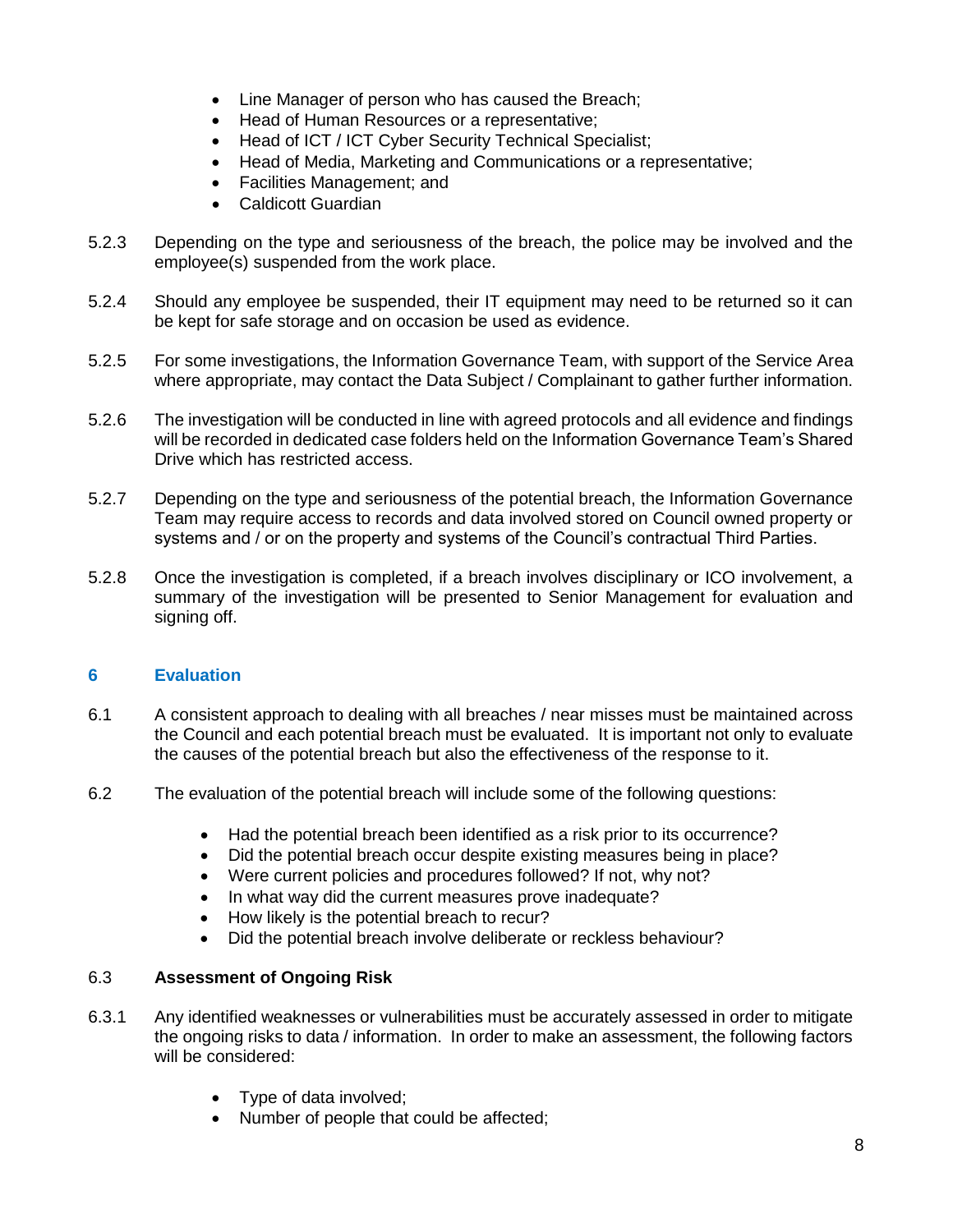- The impact of the potential breach on the data subject(s) (e.g. financial implications, embarrassment, stress / mental anguish etc.);
- The likelihood or risk of any impact (as set out above) occurring to the data subject(s) on this occasion;
- Protections in place (e.g. encryption);
- Likelihood of the identified risk;
- Possible consequences for the Council's reputation; and
- Potential risks to public health or safety.

#### **7 Actions / Outcomes**

7.1 Once the investigation and the evaluation of the potential breach is concluded, if there are any identified actions to be carried out to prevent / minimise the risk of reoccurrence, they will be advised by means of an Investigation Report coupled with a Control Report approved by Senior Management which will provide recommendations for improvement. Implementation will be monitored in the service area involved or if required across the whole Council by the Information Governance Team.

#### 7.2 **Notification**

7.2.1 Depending on the potential breach there may be legal, contractual or sector specific requirements to notify various parties. Notification may assist in security improvements and implementation, as well as risk mitigation. It will be determined and agreed by Legal Services, HR and / or Senior Management as part of the evaluation of a potential breach.

| 7.2.2 |  | The following parties may need to be notified following a Breach / Near Miss:- |
|-------|--|--------------------------------------------------------------------------------|
|       |  |                                                                                |

| <b>Party to be Notified</b>                                                                                                                                                                                                                                                                                                                                                                                                                                                                                                                                                                                                       | <b>Considerations</b>                                                                                                                                                                                                                                                                          |
|-----------------------------------------------------------------------------------------------------------------------------------------------------------------------------------------------------------------------------------------------------------------------------------------------------------------------------------------------------------------------------------------------------------------------------------------------------------------------------------------------------------------------------------------------------------------------------------------------------------------------------------|------------------------------------------------------------------------------------------------------------------------------------------------------------------------------------------------------------------------------------------------------------------------------------------------|
| <b>Commissioner's</b><br><b>Office</b><br><b>Information</b><br>(ICO)                                                                                                                                                                                                                                                                                                                                                                                                                                                                                                                                                             | breach involve<br>Does the potential<br>$\bullet$<br>personal data? If so:<br>If assessed as a breach, does the type<br>and extent of the breach<br>trigger<br>notification?<br>undertaken<br>Have<br>initial<br>we<br>an<br>assessment on the ICO website?                                    |
| We have to notify the ICO within 72 Hours of a breach where it is likely to result in a risk<br>to the rights and freedoms of individuals – if, for example, it could result in discrimination,<br>damage to reputation, financial loss, loss of confidentiality or any other significant economic<br>or social disadvantage. The deadline to notify the ICO is non-negotiable, hence the need<br>for reporting of all breaches to the Information Governance Team within 24 hours so that<br>investigations can be conducted in a timely manner and referrals to Legal and the DPO be<br>carried out within the ICO's timescale. |                                                                                                                                                                                                                                                                                                |
| <b>Individuals</b>                                                                                                                                                                                                                                                                                                                                                                                                                                                                                                                                                                                                                | Notification<br>to the<br>data<br>subjects<br>involved may be required where the<br>breach is likely to result in a high risk to<br>their rights and freedoms. This has to<br>be determined by the Information<br>Governance Team in conjunction with<br>the Service Area / Legal on a case by |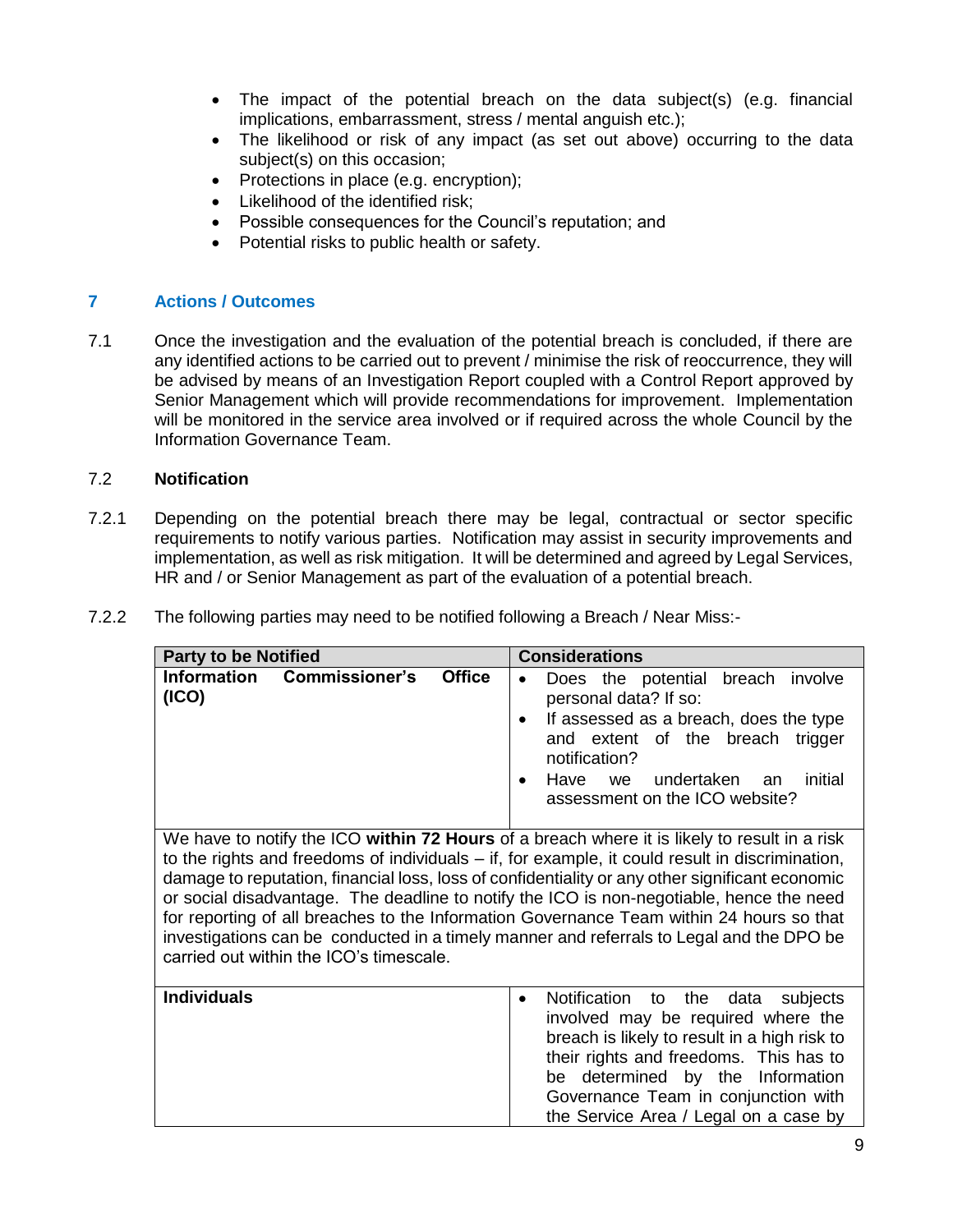| <b>Party to be Notified</b>                                                                  | <b>Considerations</b>                                                                                                                                                                                                             |
|----------------------------------------------------------------------------------------------|-----------------------------------------------------------------------------------------------------------------------------------------------------------------------------------------------------------------------------------|
|                                                                                              | case basis and documented. The key<br>consideration is that the decision to<br>inform must not cause risk or harm to<br>the data subject.                                                                                         |
| <b>Other</b><br><b>Agencies</b><br>we<br>may<br>communicate with (not an exhaustive<br>list) | <b>Identity and Passport Service</b><br>$\bullet$<br>Her Majesty's Revenue and Customs<br>(HMRC)<br>Bank or credit card companies<br><b>Trade Unions</b><br>Social Work England<br>Any other professional<br>regulatory<br>bodies |

#### 7.3 **Disciplinary Action**

7.3.1 It may be deemed necessary to refer to HR to consider disciplinary action for any employee(s) involved in a breach, should it be rated as high / very high or there is a trend of breaches involving the same employee.

#### 7.4 **Policy and Procedural Changes**

7.4.1 There may be a need to implement policy and procedural changes as a result of personal data breaches.

#### 7.5 **Employee Notification and Training**

- 7.5.1 Where a breach is deemed and recorded as a Confirmed Breach, the Council expects that the employee(s) involved will complete their Mandatory Information Governance and Cyber Security (GDPR) training again and to provide evidence to their manager and the Information Governance Team that the training has been completed in the stipulated timescale. Failure to meet this requirement could result in disciplinary action.
- 7.5.2 There may be a requirement to notify employees of policy and procedural changes**.**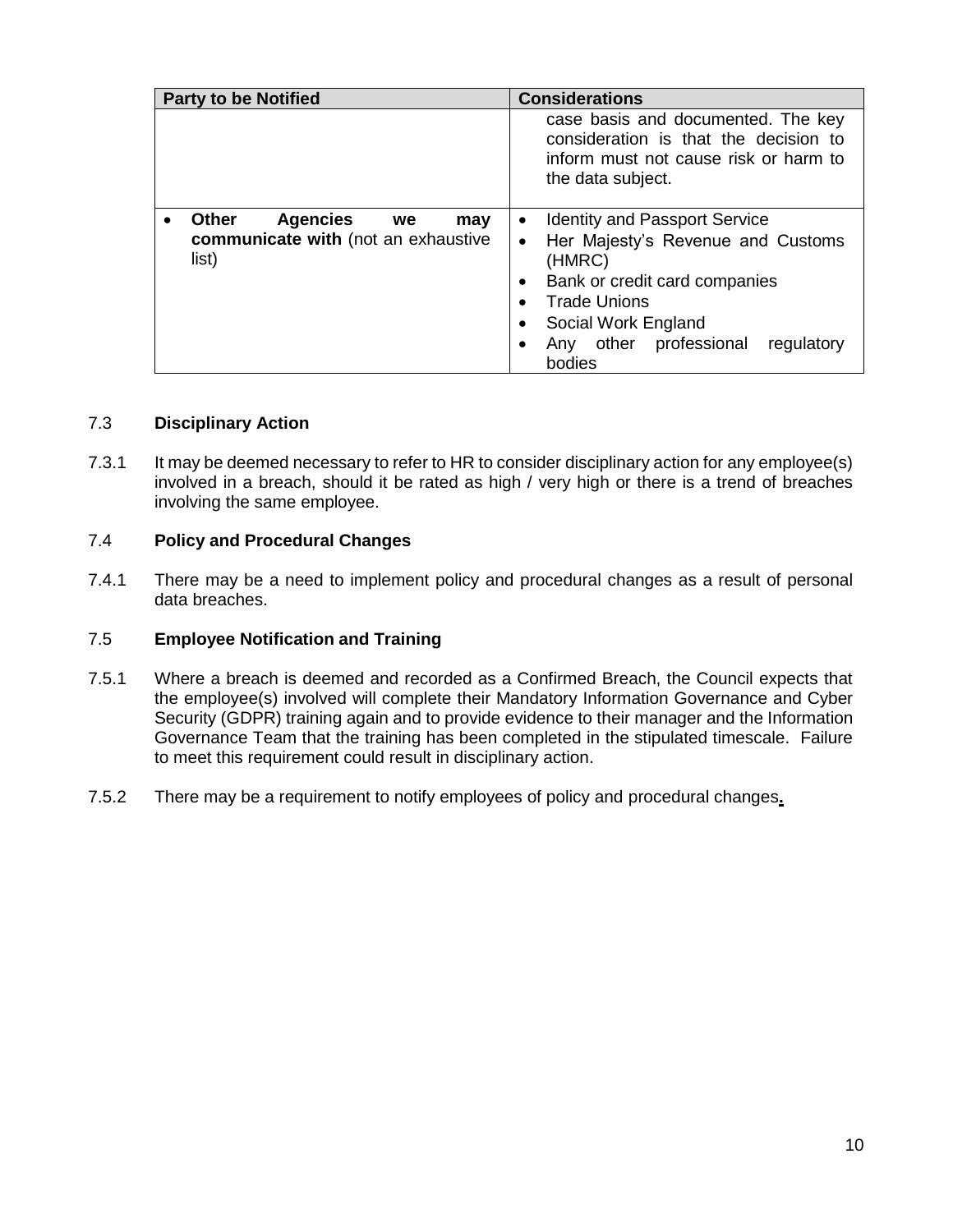| Type of<br><b>Potential</b><br><b>Breach</b>         | <b>What Does a Breach look like?</b>                                                                                                                                                                                                                                                                                                        | What does a Near Miss look like?<br>(for avoidance of doubt a near miss<br>should still be reported to IG Team)                                                                                                                                                                                                                                                                                          |
|------------------------------------------------------|---------------------------------------------------------------------------------------------------------------------------------------------------------------------------------------------------------------------------------------------------------------------------------------------------------------------------------------------|----------------------------------------------------------------------------------------------------------------------------------------------------------------------------------------------------------------------------------------------------------------------------------------------------------------------------------------------------------------------------------------------------------|
| Data posted or<br>faxed to<br>incorrect<br>recipient | retrieved<br>Document(s)<br>1.<br>not<br>or<br>returned<br>2. Document(s) retrieved or returned<br>after being opened                                                                                                                                                                                                                       | Document(s) retrieved unopened or<br>returned to sender unopened. Needs to<br>be evidenced                                                                                                                                                                                                                                                                                                               |
| Data emailed to<br>incorrect<br>recipient            | Document(s) emailed out or sensitive<br>info in the body of the email are read by<br>the incorrect recipient before double<br>deletion / recall can take place. This<br>includes emails sent to one single<br>incorrect recipient, or emails<br>sent<br>"reply all"<br>through<br>when<br>it<br>is<br>inappropriate to do so.               | Evidence that email double deleted<br>without document(s) or sensitive info in<br>the body of the email being read and /<br>recalled.<br>successfully<br>Written<br>or<br>evidence of double deletion needed                                                                                                                                                                                             |
| Theft of Laptop                                      | Laptop stolen as a result of poor device<br>security of user - laptop left unsecured<br>in home, vehicle or in transit making it<br>easier target to steal. Where sensitive<br>documents have not been saved to a<br>secure TMBC server i.e. docs saved on<br>desktop. Where passwords have been<br>stolen with laptop disabling encryption | If laptop is fully encrypted and secured<br>(i.e. laptop turned off at time it was<br>stolen and encrypted with bitlocker and<br>user password) and user passwords is<br>secure and not kept with the laptop,<br>then may be near miss if either:<br>1. Laptop recovered (not accessed)<br>shortly after theft.<br>2. Reported to IT immediately to remote<br>lock / wipe the device (is this possible?) |
| Loss of Laptop                                       | As above, but device<br>lost due to<br>accident<br>rather than<br>negligence<br>$\sqrt{2}$<br>criminal involvement.<br>Device lost in<br>own home or TMBC secure office more<br>likely to be recovered / found, so may be<br>lower severity than theft of device or<br>loss outside of office / home                                        | If laptop is fully encrypted and secured<br>(i.e. laptop turned off at time it was lost<br>and encrypted with bitlocker and user<br>password) and user passwords is<br>secure and not kept with the laptop,<br>then may be near miss if either:<br>1. Laptop recovered (not accessed).<br>2. Reported to IT immediately to remote<br>lock / wipe the device (is this possible?)                          |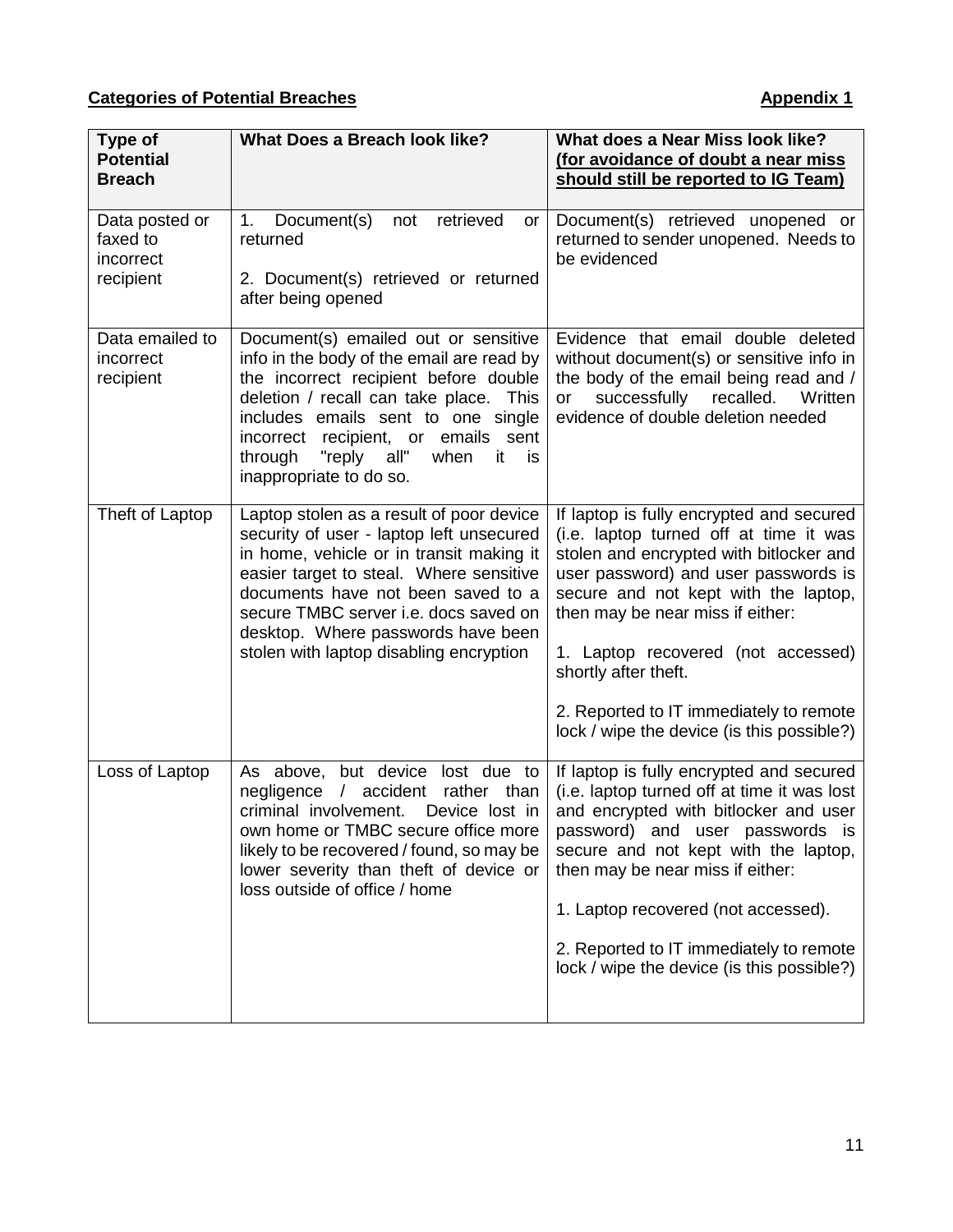| Type of<br><b>Potential</b><br><b>Breach</b> | What Does a Breach look like?                                                                                                                                                                                                                                                                                                                                                                                                                      | What does a Near Miss look like?<br>(for avoidance of doubt a near miss<br>should still be reported to IG Team)                                                                                                                                                                                                                                            |
|----------------------------------------------|----------------------------------------------------------------------------------------------------------------------------------------------------------------------------------------------------------------------------------------------------------------------------------------------------------------------------------------------------------------------------------------------------------------------------------------------------|------------------------------------------------------------------------------------------------------------------------------------------------------------------------------------------------------------------------------------------------------------------------------------------------------------------------------------------------------------|
| Theft of<br>Paperwork /<br>physical records  | Paperwork stolen as a result of poor<br>storage / security at office, home,<br>vehicle or other venue and / or failure to<br>adhere to TMBC policies regarding<br>retention & disposal. Paperwork left out<br>on public display and not adequately<br>secured in lockable storage. Paperwork<br>cannot be encrypted and once stolen no<br>measures can be taken to limit the<br>information in the papers, so mitigations<br>likely to be limited. | If paperwork found shortly after being<br>reported stolen and does not contain<br>any sensitive information.<br>It is very<br>unlikely there will be any cases of near<br>miss as unable to prove whether the<br>docs have been read and may be<br>difficult to establish if any missing pages<br>from the recovered docs, particularly for<br>larger docs |
| Loss of<br>Paperwork /<br>physical records   | As above, but paperwork lost due to<br>negligence / accident rather than<br>criminal involvement. Paperwork lost in<br>own home or TMBC secure office more<br>likely to be found but if found by family<br>members or other staff could still be a<br>breach as paperwork will not be secured<br>from unauthorised reading.                                                                                                                        | As above. Very unlikely to be near miss<br>unless limited personal data in the<br>document(s) or can evidence that<br>between loss and recovery no one else<br>had access to the document(s)                                                                                                                                                               |
| Theft of Mobile<br>Phone                     | Mobile Phone stolen as a result of poor<br>device security of user (including<br>password being stored with phone) -<br>phone left unsecured in home, vehicle<br>or in transit making it easier target to<br>If unencrypted then level of<br>steal.<br>breach will be significantly worse.                                                                                                                                                         | Mobile Phone encrypted and theft<br>reported to IT immediately to allow<br>remote locking / wiping of the device.<br>Password must have been kept away<br>from the device and secure.                                                                                                                                                                      |
| Loss of Mobile<br>Phone                      | As above, but device<br>lost due to<br>negligence / accident rather than<br>criminal involvement. Device lost in<br>own home or TMBC secure office more<br>likely to be recovered / found, so lower<br>severity than theft of device or loss<br>outside of office / home                                                                                                                                                                           | Mobile<br>Phone<br>encrypted<br>and<br>loss<br>reported to IT immediately to allow<br>remote locking / wiping of the device.<br>Password must have been kept away<br>from the device and secure.                                                                                                                                                           |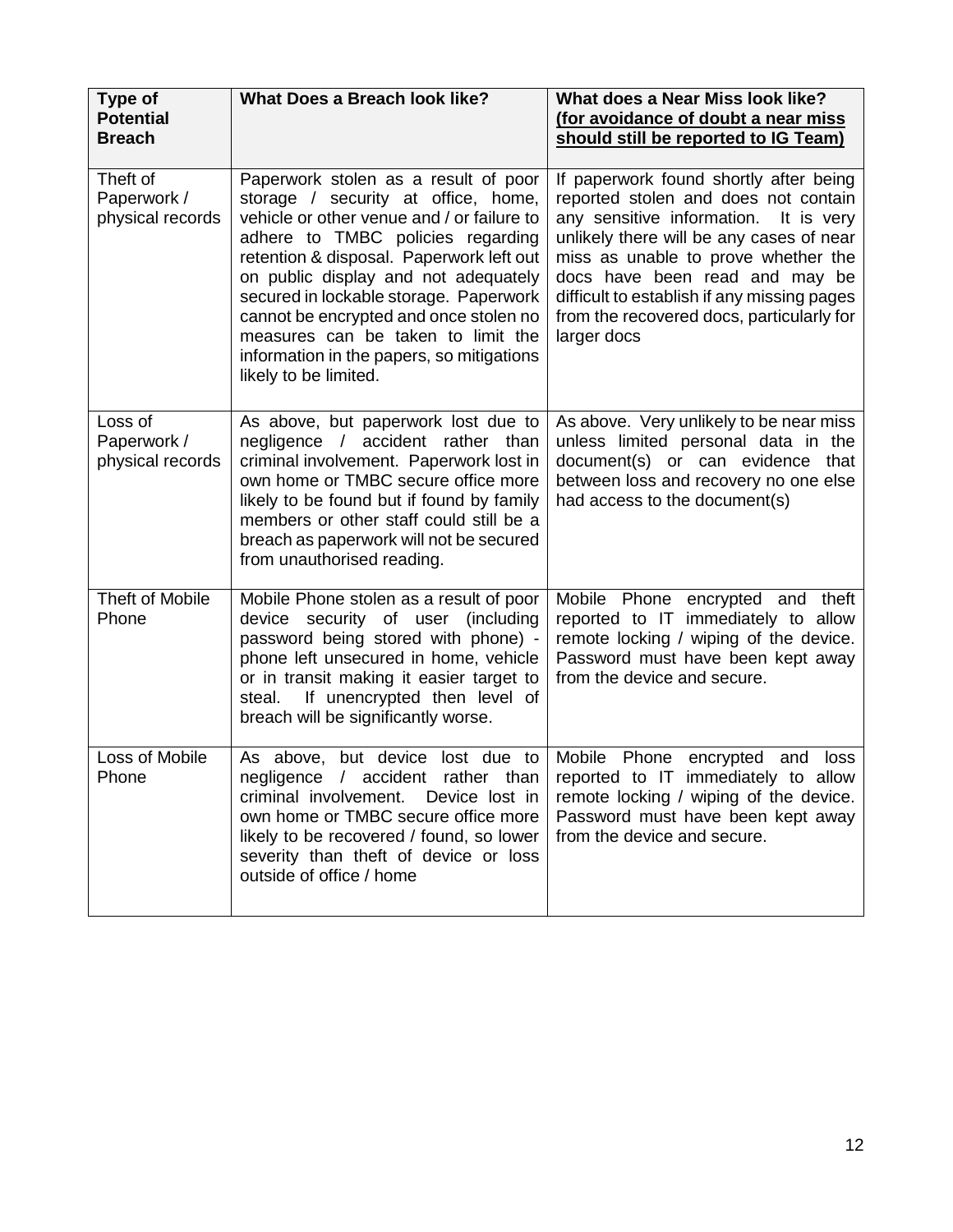| Type of<br><b>Potential</b><br><b>Breach</b>                               | What Does a Breach look like?                                                                                                                                                                                                                                                                                                                                                                                                                                                                                                                                                                                                                                | What does a Near Miss look like?<br>(for avoidance of doubt a near miss<br>should still be reported to IG Team)                                                                                                                                                                                                                                                                             |
|----------------------------------------------------------------------------|--------------------------------------------------------------------------------------------------------------------------------------------------------------------------------------------------------------------------------------------------------------------------------------------------------------------------------------------------------------------------------------------------------------------------------------------------------------------------------------------------------------------------------------------------------------------------------------------------------------------------------------------------------------|---------------------------------------------------------------------------------------------------------------------------------------------------------------------------------------------------------------------------------------------------------------------------------------------------------------------------------------------------------------------------------------------|
| Written<br>Inappropriate<br><b>Disclosure</b>                              | Document(s) or correspondence sent to<br>correct recipient but containing data that<br>should not be disclosed (e.g. additional<br>attachments being sent to recipient in<br>addition to the intended attachment and<br>/ or information that the recipient did not<br>Messages sent to generic<br>require).<br>email address may be distributed to a<br>whole department / unknown numbers<br>of staff, some of whom may not be<br>appropriate recipients - this could be a<br>breach. Information / data shared with<br>a third party as a result of "blagging"<br>where the third party deceives the<br>employee to obtain data it is not entitled<br>to. | Document(s) recalled or retrieved /<br>double deleted successfully without<br>being read by recipient. Need written<br>evidence of deletion / recall.<br>It may be that following investigation<br>and subject to proof on TMBC systems<br>(e.g. LCS, iCaseWork)<br>data<br>was<br>appropriately shared (including<br>for<br>safeguarding reasons - there is a high<br>threshold for this). |
| Verbal<br>Inappropriate<br><b>Disclosure</b>                               | Data being shared in person or over<br>telephone with incorrect recipient, or<br>sharing data that the recipient did not<br>require. Information / data shared with<br>a third party as a result of "blagging"<br>where the third party deceives the<br>employee to obtain data it is not entitled<br>to.                                                                                                                                                                                                                                                                                                                                                    | Very unlikely to be any near miss<br>scenarios.<br>It may be that following<br>investigation and subject to proof on<br>TMBC systems (e.g. LCS, iCaseWork)<br>data<br>appropriately<br>was<br>shared<br>(including for safeguarding reasons -<br>there is a high threshold for this).                                                                                                       |
| Insecure<br>Disposal of<br>Paperwork /<br>physical<br>records              | Paperwork<br>not being placed<br>into<br>confidential waste bins for disposal or<br>disposed<br>otherwise<br>of<br>in<br>an<br>unauthorised inappropriate manner.                                                                                                                                                                                                                                                                                                                                                                                                                                                                                            | Paperwork recovered from unsecure<br>disposal<br>and<br>placed<br>correctly<br><i>in</i><br>confidential waste bins for shredding                                                                                                                                                                                                                                                           |
| Insecure /<br>incorrect<br>disposal of<br>hardware /<br>removable<br>media | 1. Hardware / removable media not<br>returned to IT to dispose of or<br>reformatting for new user.<br>2. Hardware / removable media passed<br>around service area between users<br>without input or knowledge of IT Team<br>and without necessary measures being<br>taken to remove any data on the<br>hardware.<br>3.<br>Hardware<br>removable<br>media<br>$\sqrt{ }$<br>disposed of directly by user through<br>unsecure means (putting in own bin /<br>landfill without securing the data first)                                                                                                                                                          | Hardware / removable media found<br>immediately and re-directed to IT Team<br>for secure disposable / reformatting as<br>appropriate.                                                                                                                                                                                                                                                       |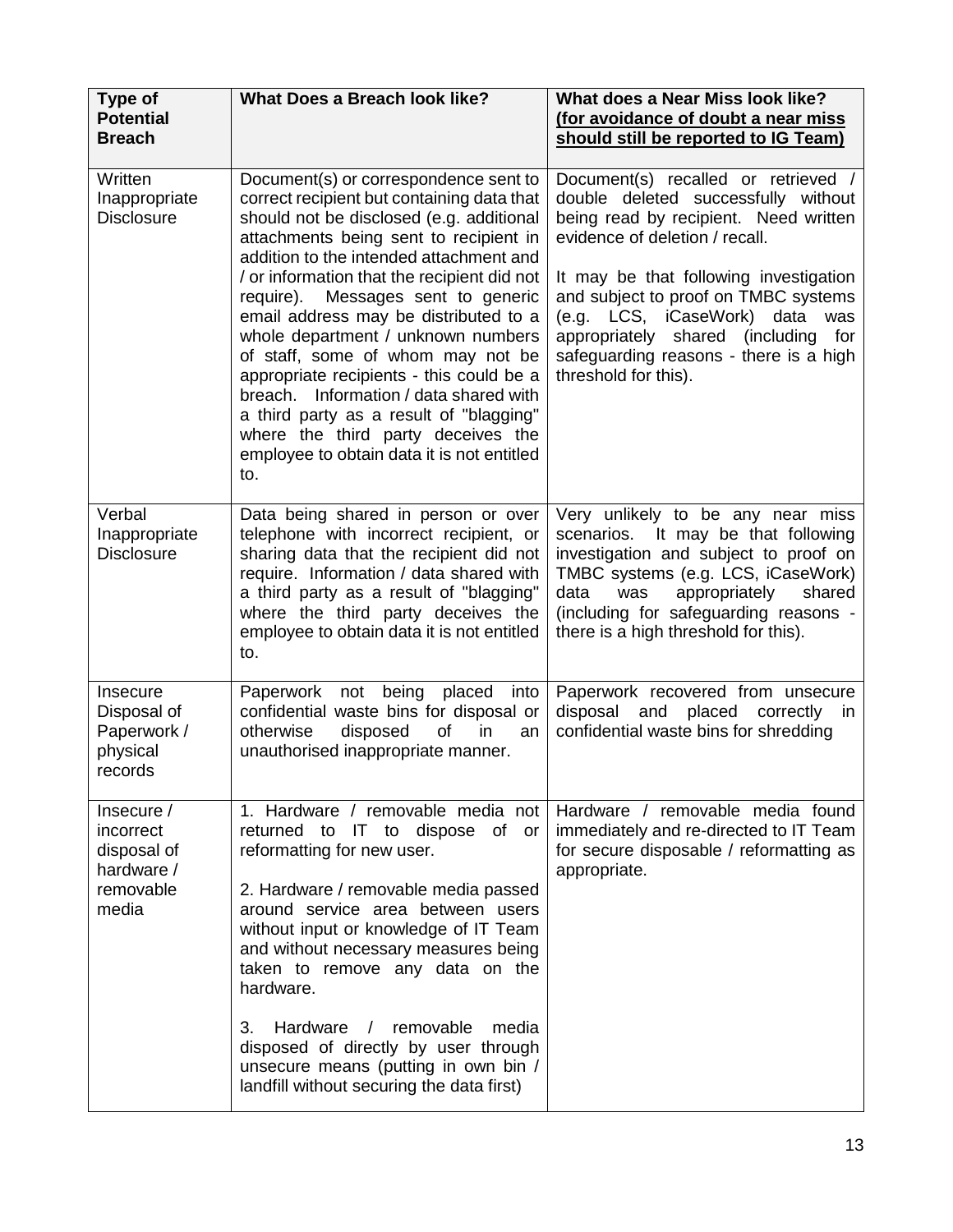| Type of<br><b>Potential</b><br><b>Breach</b> | What Does a Breach look like?                                                                                                                                                                                                                                                        | What does a Near Miss look like?<br>(for avoidance of doubt a near miss<br>should still be reported to IG Team)                                                   |
|----------------------------------------------|--------------------------------------------------------------------------------------------------------------------------------------------------------------------------------------------------------------------------------------------------------------------------------------|-------------------------------------------------------------------------------------------------------------------------------------------------------------------|
| System failure                               | 1. Failure of process in a service area<br>leading to inappropriate disclosure of<br>data (e.g. processes not being followed<br>for updating contact details of a service<br>user at first available opportunity,<br>leading<br>to correspondence<br>being<br>incorrectly addressed) | Data disclosed through system failure is<br>recovered from recipient without being<br>read, or double deleted without being<br>read. Written proof required.      |
|                                              | 2. Failure of IT system leading to<br>inappropriate disclosure of data (e.g.<br>processes for<br>bulk<br>mailing<br>not<br>formatting correctly leading to incorrect<br>separation of letters.                                                                                       |                                                                                                                                                                   |
|                                              | 3. Operator error that has caused or<br>contributed to a third party breach (e.g.<br>error leading to breach by external mail<br>provider such as UKMail or Adare).                                                                                                                  |                                                                                                                                                                   |
|                                              | 4. Writing down password to access<br>system(s) and leaving it on display in an<br>unsecure environment?                                                                                                                                                                             |                                                                                                                                                                   |
| Inappropriate<br>access to<br>systems        | Inappropriate and / or unauthorised<br>access to confidential systems such as<br>LCS / Capita (non-exhaustive list) etc.<br>for personal gain rather than in<br>connection with usual duties of the job                                                                              | Very unlikely to be any near miss under<br>this category as any conflicts should be<br>disclosed and<br>relevant<br>access to<br>records blocked.                 |
|                                              | role. This will lead to disciplinary<br>action.                                                                                                                                                                                                                                      | Accidental access to a secure system is<br>likely to fit under system failure rather<br>than this category.                                                       |
| Inaccurate<br><b>Information Held</b>        | 1. Inaccurate or out of date information<br>held on TMBC<br>systems (e.g. old<br>address details).                                                                                                                                                                                   | If inaccurate data is rectified upon first<br>discovery and causes no harm or<br>detriment to the data subject, or, if<br>inaccurate information is provided by a |
|                                              | 2. Inaccurate data provided to TMBC by<br>third parties which is then held on TMBC<br>systems - this would be a third party<br>breach, but must be reported and<br>logged accordingly.                                                                                               | third party (IG team should be made<br>aware and notify the third party of their<br>potential breach).                                                            |
|                                              | Incomplete processing of data<br>3.<br>leading to a breach.                                                                                                                                                                                                                          |                                                                                                                                                                   |
|                                              | 4. Rectification request received from<br>individuals (written).                                                                                                                                                                                                                     |                                                                                                                                                                   |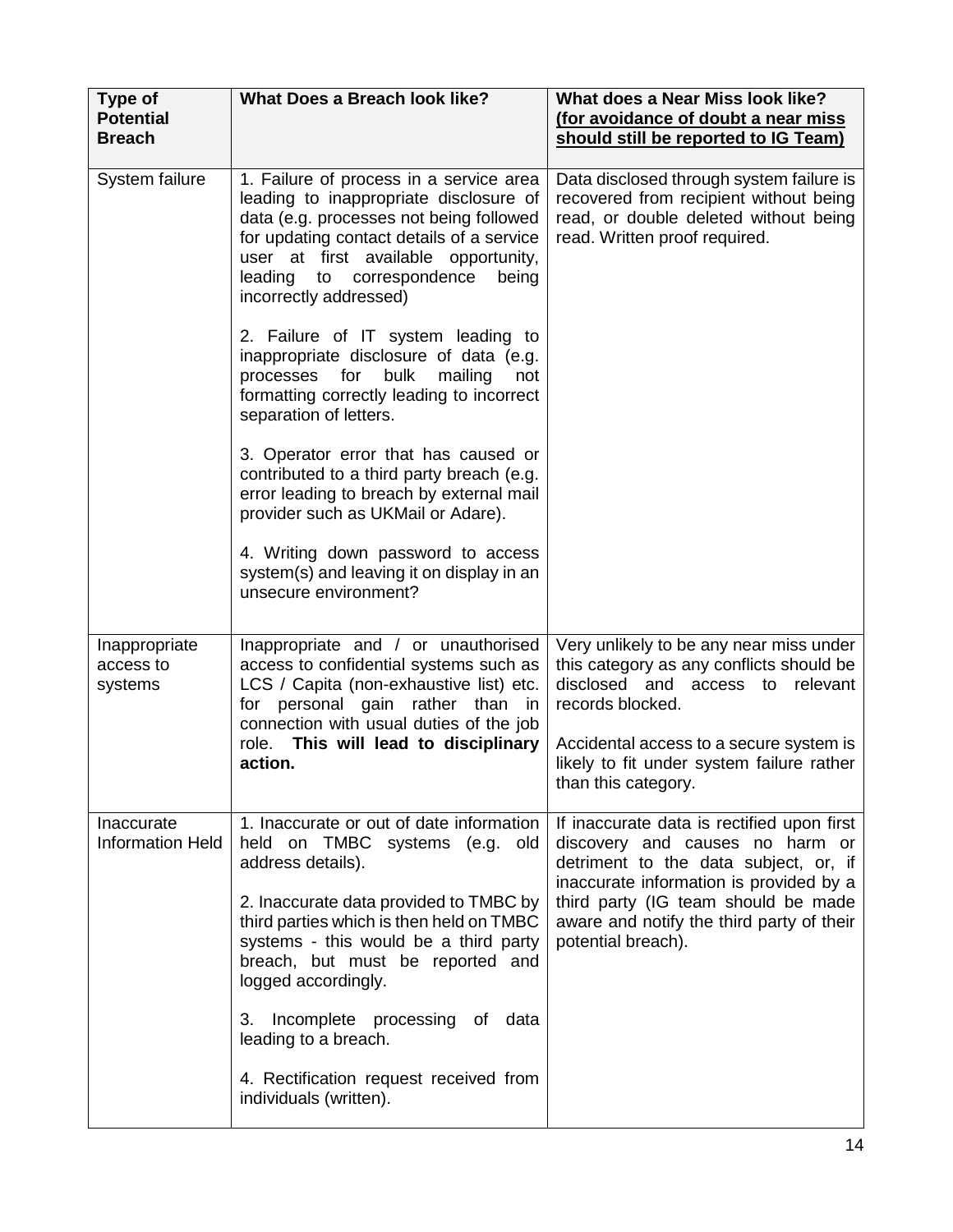| Type of<br><b>Potential</b><br><b>Breach</b>                                                                             | <b>What Does a Breach look like?</b>                                                                                                                                                                                                                                                                                                                                                                                                                                                  | What does a Near Miss look like?<br>(for avoidance of doubt a near miss<br>should still be reported to IG Team)                                                                                                                                        |
|--------------------------------------------------------------------------------------------------------------------------|---------------------------------------------------------------------------------------------------------------------------------------------------------------------------------------------------------------------------------------------------------------------------------------------------------------------------------------------------------------------------------------------------------------------------------------------------------------------------------------|--------------------------------------------------------------------------------------------------------------------------------------------------------------------------------------------------------------------------------------------------------|
| Theft of<br>removable<br>media (Disc /<br>external HDD /<br>flash drive                                                  | Removable media stolen as a result of<br>device<br>security<br>οf<br>poor<br>user.<br>Removable media left unsecured in<br>home, vehicle or in transit making it<br>easier target to steal.<br>Removable<br>media provided by TMBC IT may be<br>encrypted, but media sourced from<br>external parties may not. All removable<br>media should be provided, authorised<br>and secured by IT. Failure to encrypt<br>removable media would be a breach if<br>personal data is held on it. | Unless no personal data was stored on<br>it then very rare for this to be a near<br>miss as even with encryption, likely to<br>be less secure than the user's laptop.                                                                                  |
| Loss of<br>removable<br>media (Disc /<br>external HDD /<br>flash drive)                                                  | As above, but media lost rather than<br>Media lost in own home or<br>stolen.<br>TMBC secure office more likely to be<br>recovered / found, so possibly lower<br>severity than theft of device or loss<br>outside of office / home. All media must<br>be authorised and controlled by IT to<br>ensure safety and encryption. Failure to<br>encrypt removable media would be a<br>breach if personal data is held on it.                                                                | Unless no personal data was stored on<br>it, very rare for this to be a near miss,<br>but if after investigation the data on the<br>removable media never existed, or was<br>not stored to the lost removable media<br>at all, therefore no data lost. |
| Video footage<br>sent to wrong<br>person                                                                                 | Footage sent to incorrect recipient, or<br>additional footage included that the<br>recipient did not require and / or was not<br>authorised to view.                                                                                                                                                                                                                                                                                                                                  | Would only be a near miss if footage<br>does not contain any identifiable data<br>allow individual to be<br>that would<br>identified                                                                                                                   |
| Loss of Post by<br>Royal Mail,<br>Courier or other<br>external postal<br>service (likely to<br>be third party<br>breach) | 1. Items lost internally at mail service<br>provider.<br>Items lost externally whilst on<br>2.<br>delivery.                                                                                                                                                                                                                                                                                                                                                                           | If item lost internally whilst processing<br>by mail provider, it may be recovered by<br>them at a later date and returned to<br>TMBC, or subject to automatic secure<br>destruction. Would depend on the<br>personal data involved.                   |
| Email not sent<br>using secure<br>mail                                                                                   | Emailing sensitive data to a third party<br>without appropriate encryption would be<br>considered to be a breach.                                                                                                                                                                                                                                                                                                                                                                     |                                                                                                                                                                                                                                                        |
| Access to<br>Buildings / IG<br>issues                                                                                    | Inappropriate / unauthorised access to<br>a building that leads to sensitive<br>information being accessed / viewed<br>(e.g. paper files, screens not locked and<br>team whiteboards on display).                                                                                                                                                                                                                                                                                     | All inappropriate access to buildings,<br>including tailgating, needs to be referred<br>to IG Team.                                                                                                                                                    |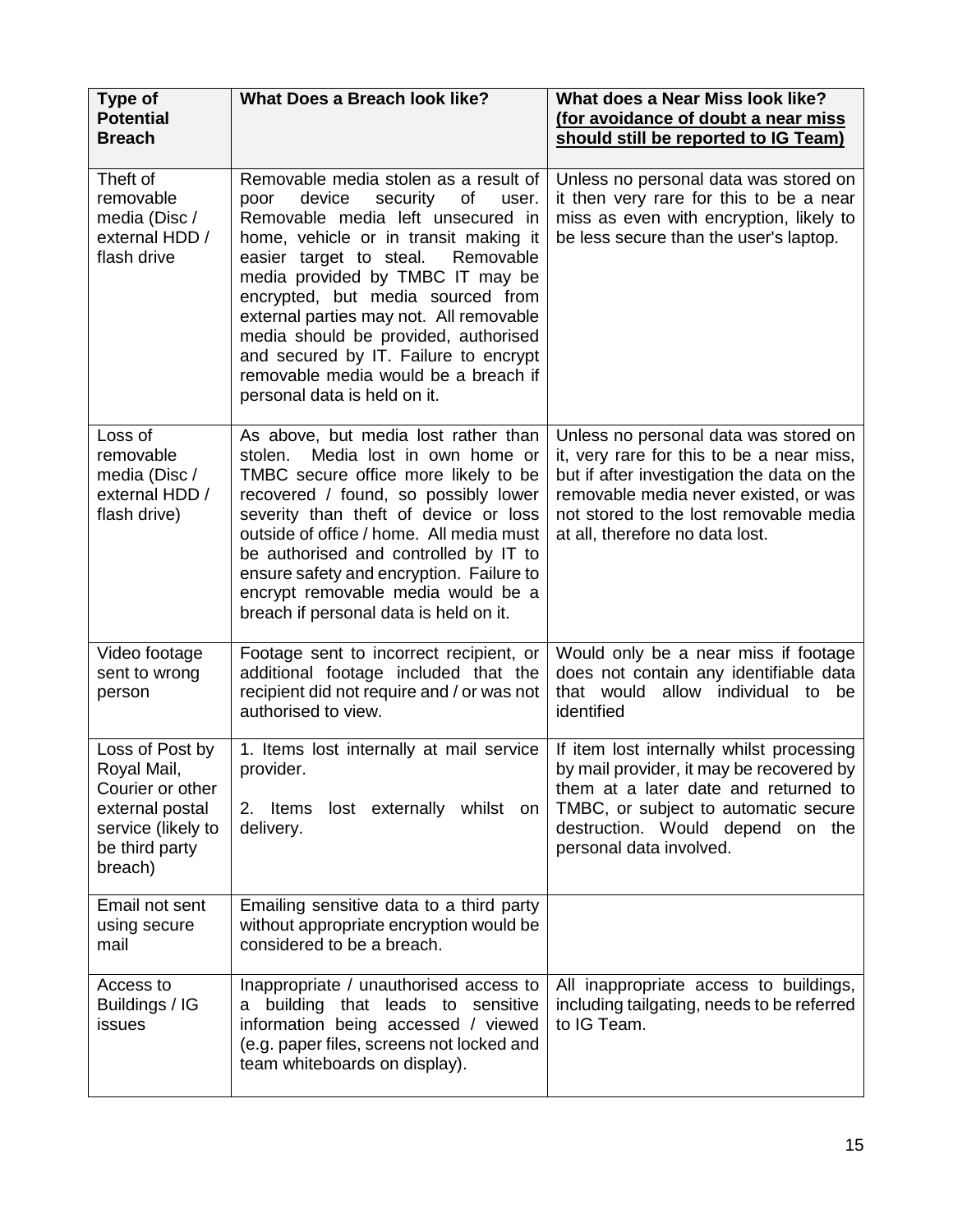| <b>Type of</b><br><b>Potential</b><br><b>Breach</b> | What Does a Breach look like?                                                                                                                                                                                                                                                                                                                                                                                                                                                                                                                                                                                                                                                                                                                                                                                                                                                                    | What does a Near Miss look like?<br>(for avoidance of doubt a near miss<br>should still be reported to IG Team)                                                                                                                                                                                                          |
|-----------------------------------------------------|--------------------------------------------------------------------------------------------------------------------------------------------------------------------------------------------------------------------------------------------------------------------------------------------------------------------------------------------------------------------------------------------------------------------------------------------------------------------------------------------------------------------------------------------------------------------------------------------------------------------------------------------------------------------------------------------------------------------------------------------------------------------------------------------------------------------------------------------------------------------------------------------------|--------------------------------------------------------------------------------------------------------------------------------------------------------------------------------------------------------------------------------------------------------------------------------------------------------------------------|
| Loss of digital<br>data                             | Personal data breach occurs if data,<br>which allows a living person to be<br>lost, accidentally<br>identified,<br>is<br>or<br>deliberately overwritten or destroyed<br>from shared drives / removable media /<br>casework<br>systems<br>LCS,<br>(i.e.<br>iCaseWork etc.) affecting the availability<br>of that data.                                                                                                                                                                                                                                                                                                                                                                                                                                                                                                                                                                            | Up to date backup copies of the data<br>kept allowing immediate restoration, or<br>evidence obtained that proves that the<br>data never existed or is not in fact lost.<br>If the data does not fall under definition<br>of personal data, then loss may not<br>constitute a data breach, but may be a<br>conduct issue. |
| Failure to redact<br>correctly /<br>appropriately   | 1. Failing to redact data which an<br>individual is not entitled to.<br>2. Poor quality of redaction and / or<br>incorrect use of redaction software,<br>rendering some or all of data still visible<br>or allowing electronic redaction to be<br>removed / undone.<br>3. Any hand redaction (marker pen etc.)<br>warrants straight referral to IG as hand<br>redaction should not be used where<br>electronic means are available.                                                                                                                                                                                                                                                                                                                                                                                                                                                              | Incorrect / inappropriate redaction<br>caught through internal checks before<br>document(s) is sent to the intended<br>recipient will be near miss, but should<br>be referred to IG Team. Over-redaction<br>is not a breach, but may be a conduct<br>issue.                                                              |
| Failure to use<br><b>BCC</b> in emails              | Any email sent to group of recipients<br>and email addresses included in "To" or<br>"cc" boxes rather than "bcc". Likely only<br>to be generic emails, or data that all<br>parties are entitled to receive or Cc/BCC<br>would not be appropriate at all. Issue is,<br>if not Bcc'd properly, email addresses of<br>all recipients are viewable by all other<br>recipients. Even if double deleted at<br>TMBC request, the personal data (email<br>addresses) will have been visible to all<br>recipients and cannot be fully mitigated.<br>Most likely low risk, but would depend<br>on email details being included - if email<br>addresses included are group / team<br>emails, less likely to be an issue.<br>- If<br>individual person's email address, or<br>even their personal email address (as<br>will be the case for many non TMBC<br>recipients) is visible, may be more<br>serious. | Unlikely to be many cases of near miss.<br>Potentially near miss if emails bounce<br>back from all recipients as undeliverable<br>- but that may highlight an incorrect /<br>inaccurate data issue instead.                                                                                                              |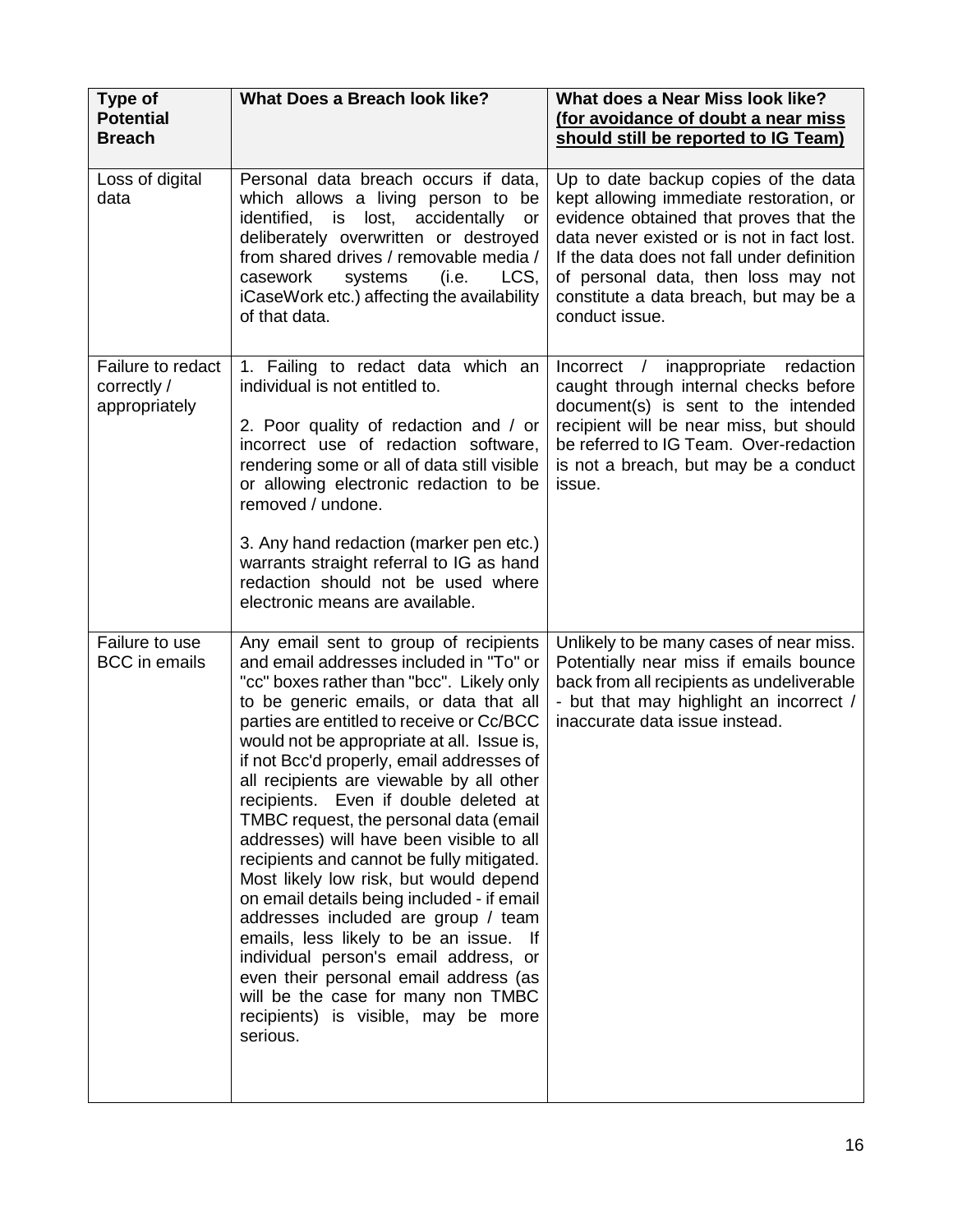| Type of<br><b>Potential</b><br><b>Breach</b> | What Does a Breach look like?                                                                                                                                                                                                                                                                                                                                                                                                                                                                                                                                                                                                                                                                                                                                                                                                                                                                                                                                                                                                                      | What does a Near Miss look like?<br>(for avoidance of doubt a near miss<br>should still be reported to IG Team)                                                                                                                                                                                                                                                                                                                                                                                                                                                                                                                                                                          |
|----------------------------------------------|----------------------------------------------------------------------------------------------------------------------------------------------------------------------------------------------------------------------------------------------------------------------------------------------------------------------------------------------------------------------------------------------------------------------------------------------------------------------------------------------------------------------------------------------------------------------------------------------------------------------------------------------------------------------------------------------------------------------------------------------------------------------------------------------------------------------------------------------------------------------------------------------------------------------------------------------------------------------------------------------------------------------------------------------------|------------------------------------------------------------------------------------------------------------------------------------------------------------------------------------------------------------------------------------------------------------------------------------------------------------------------------------------------------------------------------------------------------------------------------------------------------------------------------------------------------------------------------------------------------------------------------------------------------------------------------------------------------------------------------------------|
| Alteration of<br><b>Personal Data</b>        | Accidental or deliberate alteration of<br>personal data on any TMBC system, or<br>any system held by TMBC's contractual<br>third parties.<br>Deliberate and / or<br>unauthorised alteration will result in<br>disciplinary action.                                                                                                                                                                                                                                                                                                                                                                                                                                                                                                                                                                                                                                                                                                                                                                                                                 | Accidental alteration discovered quickly<br>before it becomes permanent and can<br>be rectified from back up on system.<br>and / or unauthorised<br>Deliberate<br>alteration of records will never be a near<br>miss and will be a disciplinary issue.                                                                                                                                                                                                                                                                                                                                                                                                                                   |
| Breach of<br>Confidentiality                 | Disclosing data given to TMBC in<br>confidence without an overriding basis<br>for doing so (e.g. information disclosed<br>is required for legal proceedings and is<br>subject to Order of the Court) or without<br>informing<br>the<br>data<br>subject<br>that<br>confidentiality will be fully or partially<br>waived. If confidential information is to<br>be disclosed, failure to appropriately<br>limit the data disclosed / redact data<br>which should remain confidential may<br>also fall under this category. We would<br>expect a contemporaneous note placing<br>on the CMS and / or file at the time the<br>confidentiality request is made to make<br>clear that confidentiality has<br>been<br>requested from the data subject. If an<br>employee fails to note a confidentiality<br>request on the CMS and or file and<br>another<br>employee<br>subsequently<br>discloses<br>that<br>information,<br>the<br>employee who failed to note<br>the<br>confidentiality<br>request<br>could<br>be<br>implicated in the any data breach. | If confidentiality is waived for a valid<br>reason, clear written evidence needs to<br>be located on the CMS (e.g. LCS,<br>iCaseWork etc.) and / or file relevant to<br>the data being disclosed. Employees<br>must be 100% sure that safeguarding<br>(or any other reason used) is a valid<br>reason to waive confidentiality in any<br>particular case. We would expect a<br>note on the CMS or file setting out the<br>reasons for waiving confidentiality to<br>evidence that consideration has been<br>given. We would also expect that the<br>matter would be discussed with the data<br>subject<br>and<br>recorded<br>in.<br>a<br>contemporaneous note on the CMS and<br>or file. |
| <b>Cyber Security</b><br>Incident            | Brute Force attack, Denial of Service<br>Attack, Malware, Phishing, password<br>cracking, key logging, Ransomware,<br>unauthorised access by third party or<br>Hardware<br>Software<br>other<br>$\prime$<br>misconfiguration<br>(including use of<br>unapproved or unlicensed software on<br>Council<br>equipment)<br>leading<br>to<br>inappropriate<br>access<br>to,<br>loss,<br>destruction, alteration or corruption of<br>data.                                                                                                                                                                                                                                                                                                                                                                                                                                                                                                                                                                                                                | Incidents caught by and isolated and /<br>or removed by cyber security systems<br>or IT personnel before any data can be<br>affected. Any incident detected by a<br>TMBC employee must be reported<br>immediately to IT with no further action<br>taken until IT<br>direct them - i.e.<br>suspicious emails / attachments not to<br>be opened at all and not to be forwarded<br>to IT unless expressly instructed to do<br>SO.                                                                                                                                                                                                                                                           |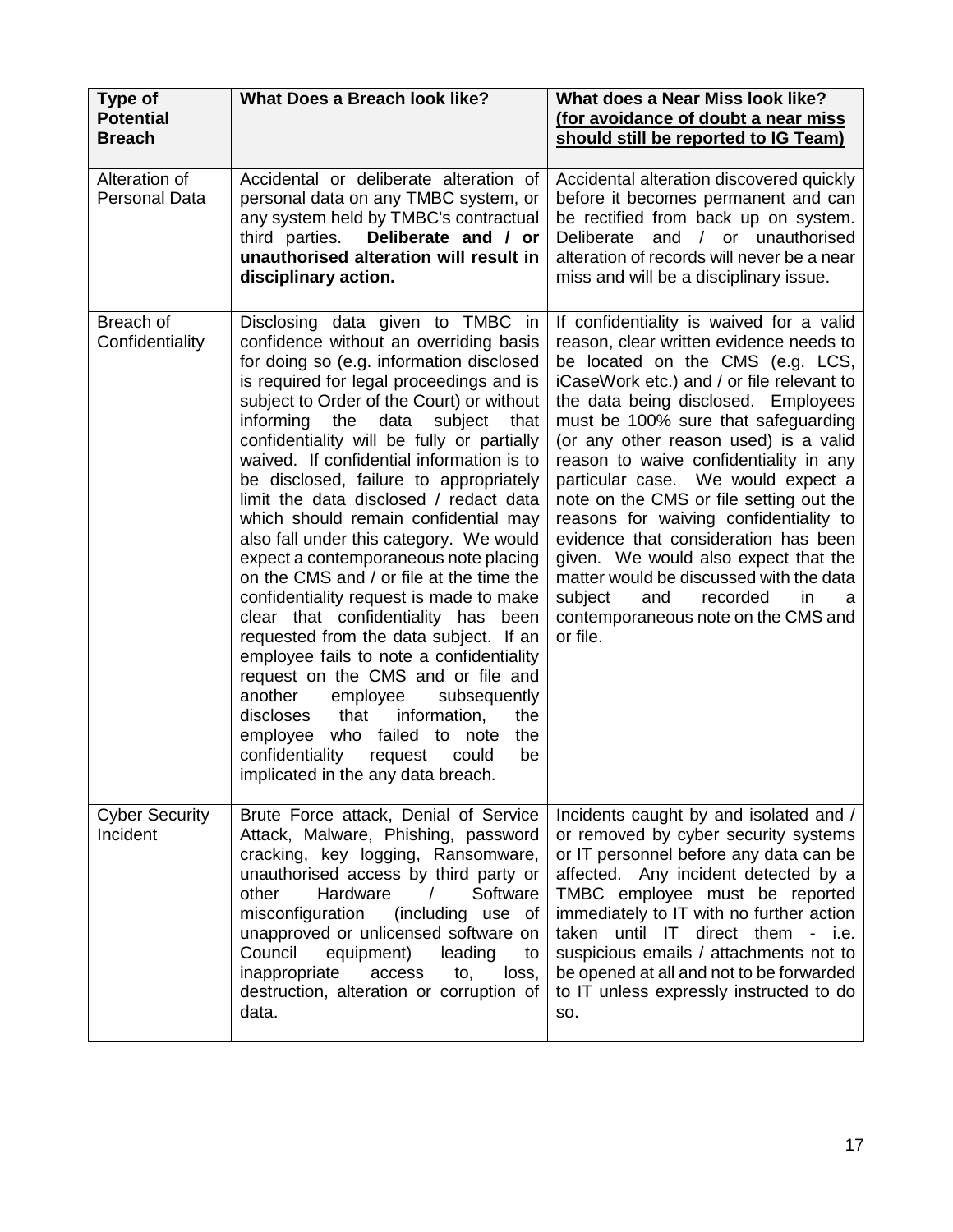| Type of<br><b>Potential</b><br><b>Breach</b> | What Does a Breach look like?                                                                                                                                                                              | What does a Near Miss look like?<br>(for avoidance of doubt a near miss<br>should still be reported to IG Team) |
|----------------------------------------------|------------------------------------------------------------------------------------------------------------------------------------------------------------------------------------------------------------|-----------------------------------------------------------------------------------------------------------------|
| Other non-cyber<br>incident                  | Sweep up category to be used if any<br>new breaches come to light that do not<br>fit the other categories. Possibly<br>breaches arising from environmental<br>factors (fire / flood etc.) may fit in here. | <b>TBC</b>                                                                                                      |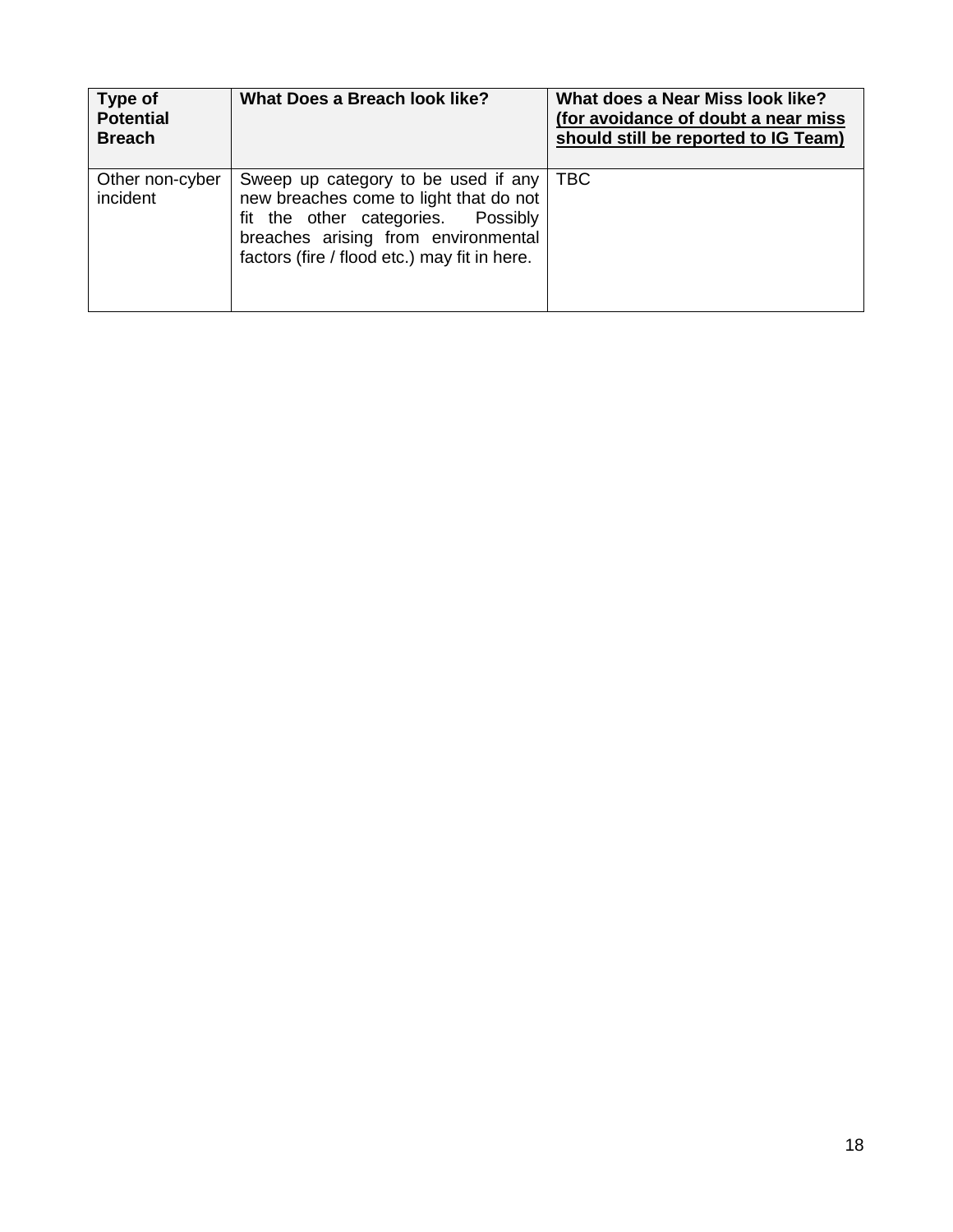**Appendix 2**

## **Personal Data Breach Reporting Form**

**Please send the completed form to the Information Governance Team within the first 24 hours of knowledge of the potential breach.** 

| Directorate / Service Area                                                          |  |
|-------------------------------------------------------------------------------------|--|
| <b>Assistant Director</b>                                                           |  |
| Service Unit Manager / Line Manager                                                 |  |
| <b>Employee Reporting Incident</b>                                                  |  |
| Person(s) Responsible for Incident                                                  |  |
| Date / Time of Incident                                                             |  |
| Date / Time when incident was first reported<br>to management / manager             |  |
| Type of Data / Information Involved - (Paper<br>/ Email / Letter / Electronic Data) |  |

|                | <b>Details of Incident:</b>                                                                                                                                                                                                                                                                        |                         |  |
|----------------|----------------------------------------------------------------------------------------------------------------------------------------------------------------------------------------------------------------------------------------------------------------------------------------------------|-------------------------|--|
| $\mathbf 1$    | Describe in detail what has happened<br>and how the incident has occurred?                                                                                                                                                                                                                         |                         |  |
|                | Outline what data / information is<br>involved? e.g.<br><b>Health or Social Care?</b><br>Financial (e.g. Bank details)?<br>Personally Identifiable Information<br>(e.g. Name, Address, NI<br>Number)?<br>Sensitive information (e.g.<br>$\bullet$<br>Religion, gender, sex or medical<br>details)? |                         |  |
| $\overline{2}$ | Did the employee self-report the<br>incident?                                                                                                                                                                                                                                                      | $\Box$ Yes<br>$\Box$ No |  |
| 3              | Has the individual responsible for the<br>incident undertaken the mandatory data<br>protection training?                                                                                                                                                                                           | $\Box$ No<br>$\Box$ Yes |  |
|                | If so when?                                                                                                                                                                                                                                                                                        | Training completed on:  |  |
| 4              | Are there any mitigating circumstances<br>put forward by the employee as to why<br>it happened?                                                                                                                                                                                                    |                         |  |
|                | <b>Documents / Emails Only</b>                                                                                                                                                                                                                                                                     |                         |  |
| 5              | If relating to a document / email has it<br>been opened / read by the wrong<br>recipient?                                                                                                                                                                                                          | $\Box$ Yes<br>$\Box$ No |  |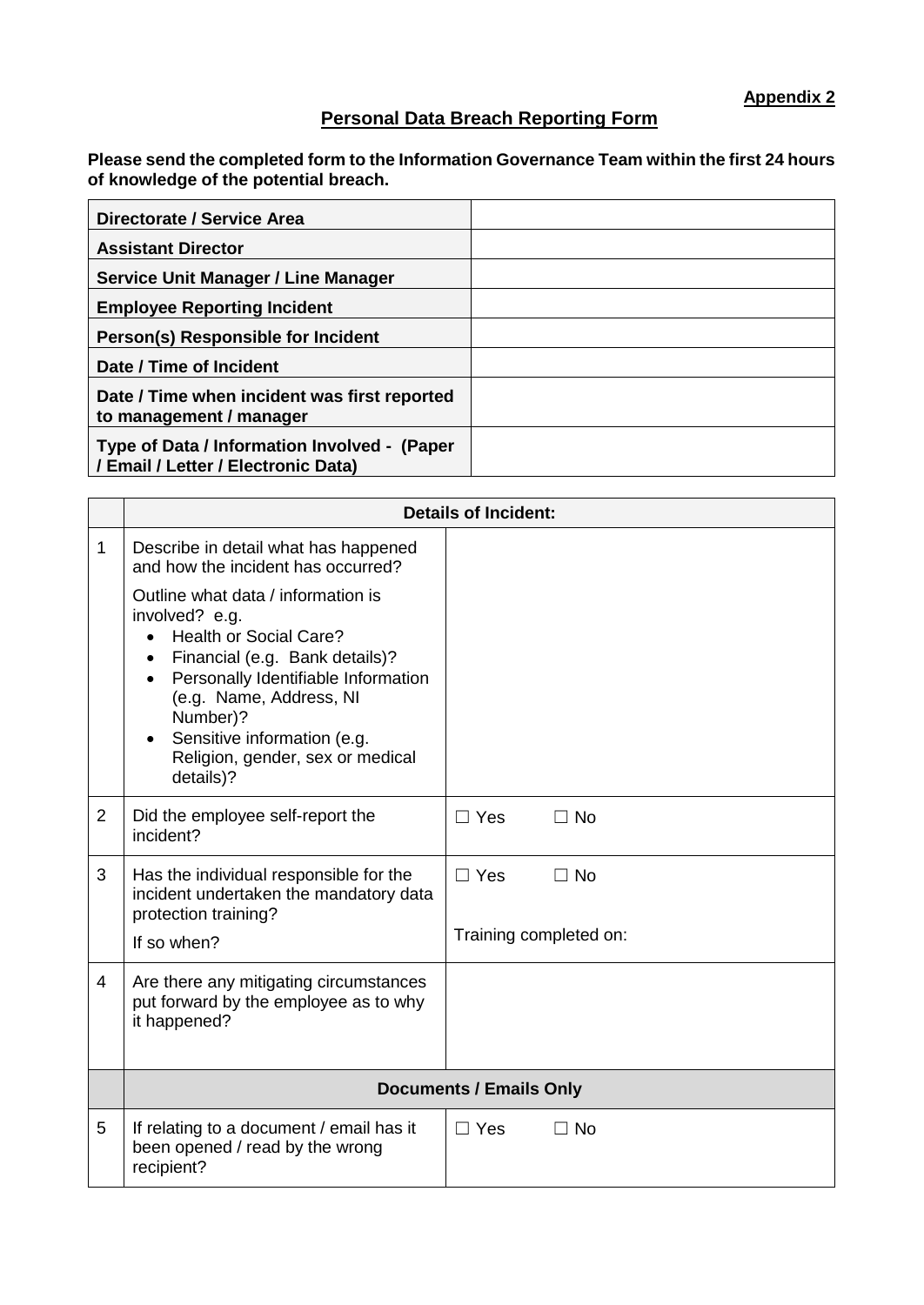|                | Please attach a copy of any letter /<br>document(s) inadvertently disclosed.                                                                             |                                                                                                                                |
|----------------|----------------------------------------------------------------------------------------------------------------------------------------------------------|--------------------------------------------------------------------------------------------------------------------------------|
| 6              | If No, and the document / email has not<br>been opened / read, has the document /<br>email been double deleted (email),<br>destroyed and / or recovered? | $\Box$ Double deleted (from mailbox and deleted<br>folder)                                                                     |
|                |                                                                                                                                                          | $\Box$ Destroyed                                                                                                               |
|                |                                                                                                                                                          | $\Box$ Recovered (must be recovered unopened /<br>unread)                                                                      |
|                |                                                                                                                                                          | If you have ticked one of the above boxes and<br>can provide evidence of the destruction /<br>recovery, proceed to question 16 |
|                |                                                                                                                                                          | <b>Electronic Devices Only</b>                                                                                                 |
| $\overline{7}$ | If reporting that a mobile device has<br>been lost or stolen, has it been reported<br>to ICT?                                                            | $\Box$ Yes<br>$\Box$ No                                                                                                        |
|                | Please provide the name of the contact<br>and date?                                                                                                      |                                                                                                                                |
| 8              | Was it encrypted or password<br>protected?                                                                                                               | $\Box$ Yes<br>$\Box$ No                                                                                                        |
| 9              | Was the password / code stored with<br>the device?                                                                                                       | $\Box$ Yes<br>$\Box$ No                                                                                                        |
| 10             | Were any paper records containing<br>personal data stored with the device?                                                                               | $\Box$ No<br>$\Box$ Yes                                                                                                        |
|                | Please describe what paper records<br>were stored with the device.                                                                                       |                                                                                                                                |
|                | <b>General Questions</b>                                                                                                                                 |                                                                                                                                |
| 11             | Number of personal data records<br>concerned?                                                                                                            |                                                                                                                                |
| 12             | How many data subjects could be<br>affected?                                                                                                             |                                                                                                                                |
| 13             | What is the likelihood that data subjects<br>will experience significant<br>consequences because of the incident?                                        | $\Box$ Very Likely                                                                                                             |
|                |                                                                                                                                                          | $\Box$ Likely                                                                                                                  |
|                |                                                                                                                                                          | $\Box$ Neutral – neither likely nor unlikely                                                                                   |
|                | (Impact on health, wellbeing, family life,<br>finances, community relationships etc.)                                                                    | $\Box$ Unlikely                                                                                                                |
|                |                                                                                                                                                          | $\Box$ Very Unlikely                                                                                                           |
|                |                                                                                                                                                          | Unknown<br>$\Box$                                                                                                              |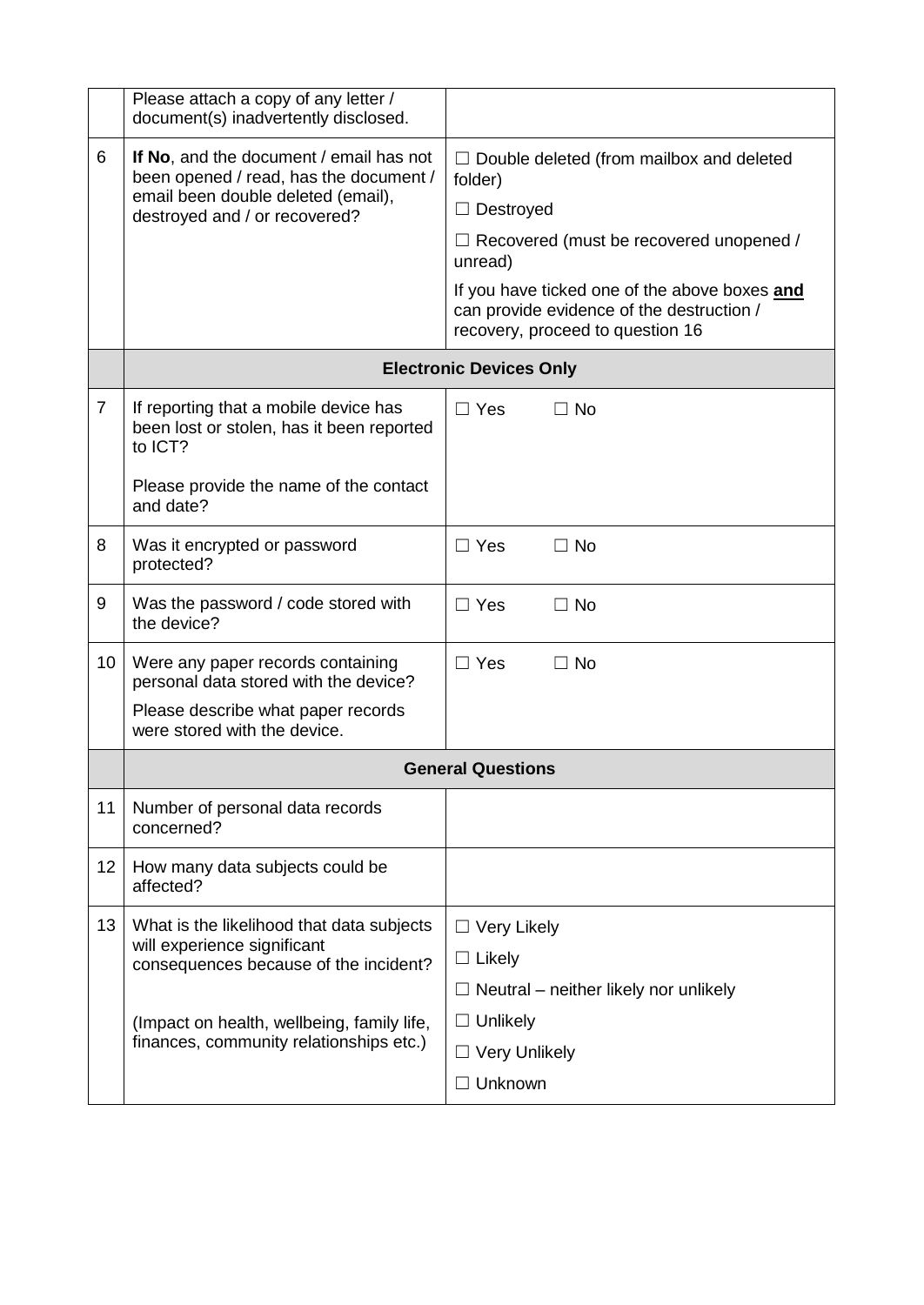| 14 | Please set out your reasoning for your<br>answer to question 13 above                                                                                                                                   |                                                                                                                                       |
|----|---------------------------------------------------------------------------------------------------------------------------------------------------------------------------------------------------------|---------------------------------------------------------------------------------------------------------------------------------------|
| 15 | Does the incident present any<br>immediate safeguarding concerns?<br>Please outline the safeguarding<br>concerns:                                                                                       | $\Box$ Yes<br>$\Box$ No                                                                                                               |
| 16 | Please categorise the reason for the<br>incident?                                                                                                                                                       | $\Box$ Lack of attention / Human Error<br>Systems / Process failure<br>$\Box$ Lack of training<br>$\Box$ Checker failed to spot error |
| 17 | Is the incident a one off or has more<br>than one incident occurred?<br>Please provide details of previous<br>incidents?                                                                                |                                                                                                                                       |
| 18 | Please can you detail what learning can<br>be established and implemented from<br>the incident to prevent similar incidents<br>from occurring in the future?                                            |                                                                                                                                       |
| 19 | Has there been any media coverage of<br>the incident?<br>If yes, please advise what media<br>coverage has taken place. If possible<br>provide links to the coverage or attach a<br>copy with this form. | $\Box$ Yes<br>$\Box$ No                                                                                                               |
| 20 | Are any other partners involved? (Do<br>we need to tell any other organisations<br>about the breach)?                                                                                                   |                                                                                                                                       |
|    | <b>Immediate Action Taken:</b>                                                                                                                                                                          |                                                                                                                                       |
| 21 | Have you taken any action to reduce<br>the effect on the data subjects involved?<br>If so please provide details:                                                                                       | $\Box$ Yes<br>$\Box$ No                                                                                                               |
| 22 | Have you told the data subjects about<br>the breach?                                                                                                                                                    | $\Box$ Yes<br>$\Box$ No                                                                                                               |